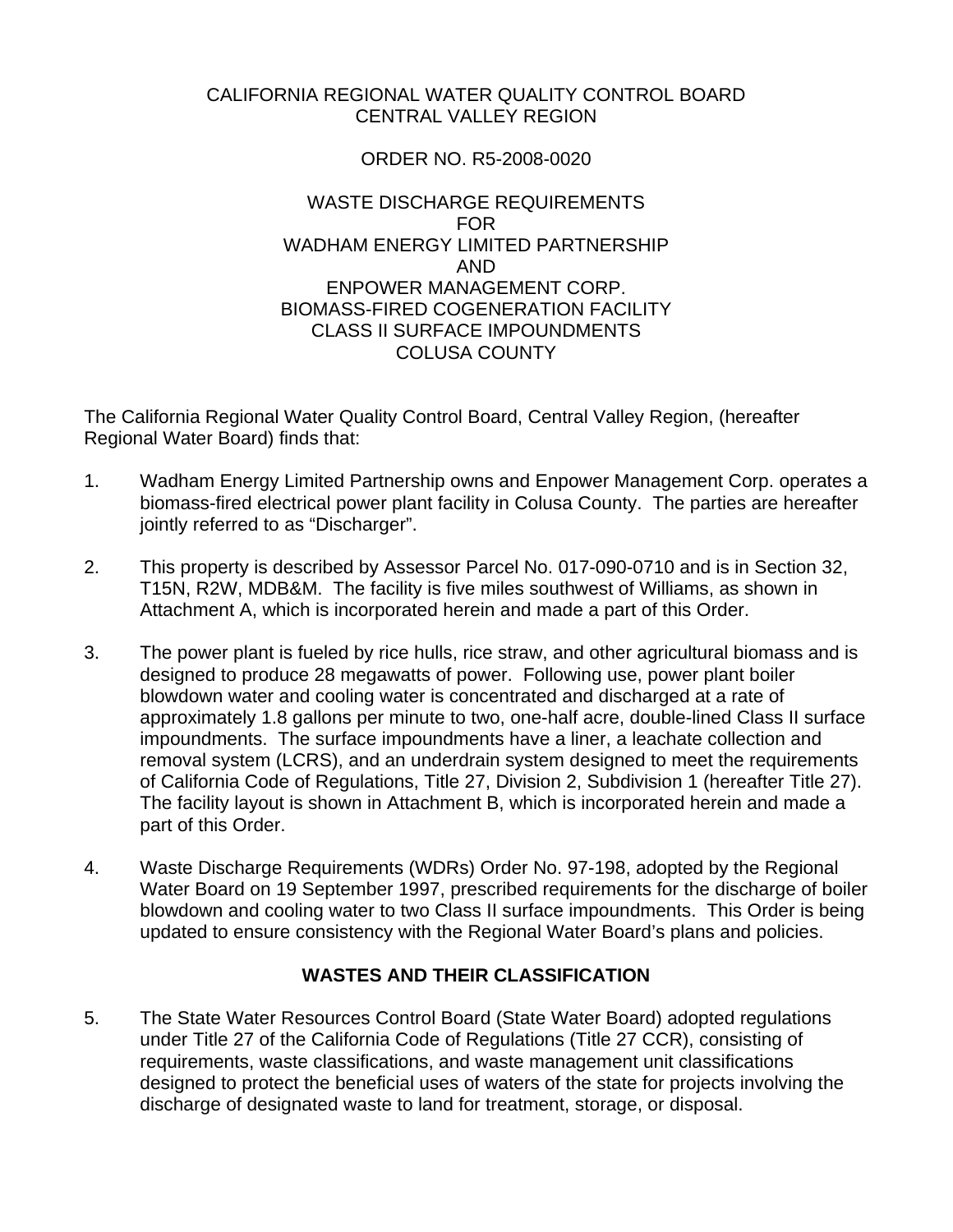WASTE DISCHARGE REQUIREMENTS ORDER NO. R5-2008-0020  $-2$ -2-WADHAM ENERGY LIMITED PARTNERSHIP AND ENPOWER MANAGEMENT CORP. BIOMASS-FIRED COGENERATION FACILITY CLASS II SURFACE IMPOUNDMENTS COLUSA COUNTY

- 6. California Water Code §13173(b) defines "designated waste" to include "[n]*on hazardous waste that consists of, or contains, pollutants that, under ambient environmental conditions at a waste management unit, could be released in concentrations that exceed applicable water quality objectives or that could reasonably be expected to affect beneficial uses of waters of the state as contained in the appropriate state water quality control plan*."
- 7. The discharge, especially after evaporative concentration in the surface impoundments, poses a significant threat to water quality. Leachate monitoring data indicates that wastewater in the surface impoundments has electrical conductivity of about 100,000 umhos/cm. Therefore, the discharge is a 'designated waste' and as such must be discharged to a Class II surface impoundment as required by Title 27.
- 8. Other wastes which are generated at the facility include bottom ash, baghouse fly ash, particulate from boiler and air heater hoppers, cooling water treatment residue, and precipitated salts from the Class II surface impoundments.
- 9. Bottom ash, fly ash, boiler ash, and air heater hopper ash are collected and transported pneumatically to an on-site storage silo. Cooling water treatment residue is temporarily stored on-site in dumpsters. The bottom ash is taken to Lopez Agricultural Services in Sacramento for use at their soil blending operation. The fly ash is shipped to various domestic and international customers for use in the steel industry. The filter cake is taken to Altamont Landfill. Precipitated salts from the impoundments need to be periodically removed from the surface impoundments (approximately every 20 years) and disposed in accordance with applicable regulations at the time of disposal. Sanitary wastewater is generated from five facility restrooms and disposed of in a Countyapproved septic system.

## **SITE DESCRIPTION**

- 10. Land within 1,000 feet of the facility is used primarily for agriculture. The single commercial facility near the facility is a vegetable canning company directly southwest of the facility.
- 11. The facility receives an average of 14 to 15 inches of precipitation per year, based on measurements at numerous stations by the National Weather Service between the years 1881 and 1980. The mean evaporation at this facility is estimated at 61 inches per year, based on measurements at Stony Gorge Reservoir between the years 1949 and 1978 and at East Park Reservoir between the years 1931 and 1991.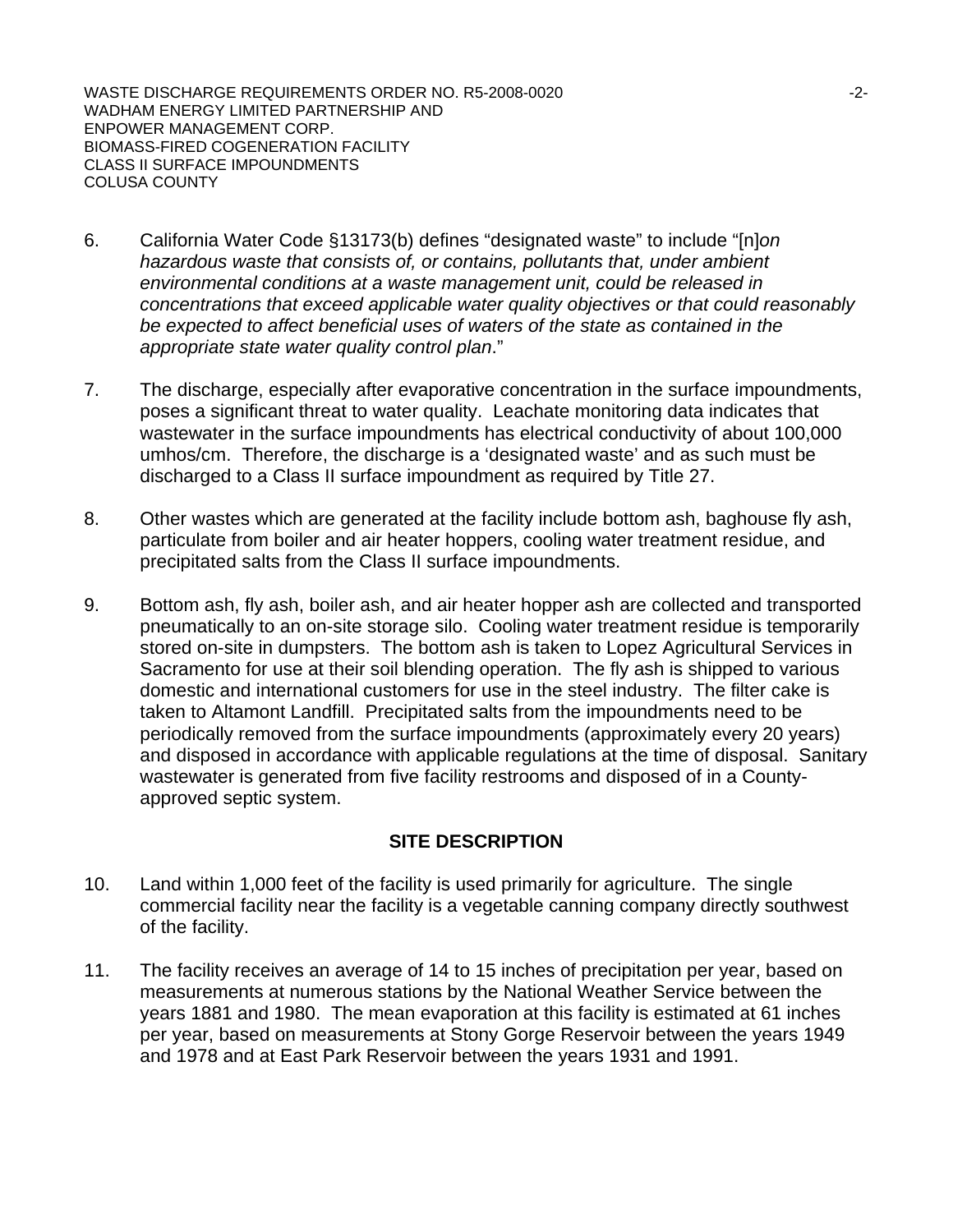WASTE DISCHARGE REQUIREMENTS ORDER NO. R5-2008-0020  $-3$ -3-WADHAM ENERGY LIMITED PARTNERSHIP AND ENPOWER MANAGEMENT CORP. BIOMASS-FIRED COGENERATION FACILITY CLASS II SURFACE IMPOUNDMENTS COLUSA COUNTY

- 12. The 1,000-year, 24-hour precipitation event for the facility is 4.95 inches, as calculated by data obtained from a weather station about five miles northeast of the facility. The 100-year wet season is 27.7 inches.
- 13. The facility is not within a 100-year floodplain. However, the facility is in an area designated as "Zone C", described as an area of minimal flooding.
- 14. The *Water Quality Control Plan for the Sacramento River and San Joaquin River Basin, Fourth Edition* (hereafter Basin Plan) designates beneficial uses, establishes water quality objectives, and contains implementation plans and policies for all waters of the Basin. Pursuant to Section 13263(a) of the California Water Code, waste discharge requirements must implement the Basin Plan.
- 15. Surface drainage is to an unnamed agricultural drain which flows to Cortina Creek which is tributary to the Colusa Basin Drain.
- 16. The beneficial uses of the Colusa Basin Drain, as specified in the Basin Plan are agricultural supply; water contact recreation; warm freshwater habitat; migration of aquatic organisms; spawning, reproduction, and/or early development; and wildlife habitat.
- 17. The first water bearing formation is about three to seven feet below ground surface. The hydraulic gradient is generally to the northeast and flows at about 0.3 to 0.4 feet per day. The quality of this water exceeds primary and secondary drinking water standards for total dissolved solids and nitrate. The regional aquifer is 150 to 200 feet below ground surface and has better water quality. Seasonal changes in water level, gradient, and quality occur in the shallow ground water, depending on nearby irrigation practices.
- 18. The designated beneficial uses of the underlying groundwater, as specified in the Basin Plan, are municipal and domestic water supply, agricultural supply, industrial service supply, and industrial process supply.

#### **SUBSURFACE AND GROUNDWATER CONDITIONS**

- 19. Exploratory borings drilled at the site indicate that the subsurface is comprised of interbedded silty clays, clayey silt, loose silty sands, and clean sands. The first water bearing formation is approximately three to seven feet below ground surface.
- 20. Background groundwater conditions have improved since 2001, which could be associated with the Discharger's improved Best Management Practices (BMPs) for surface water runoff at the rice hull fuel piles. Prior to that time, the rice hulls were often left uncovered and rice hulls collected in the ditches along with ponded surface water.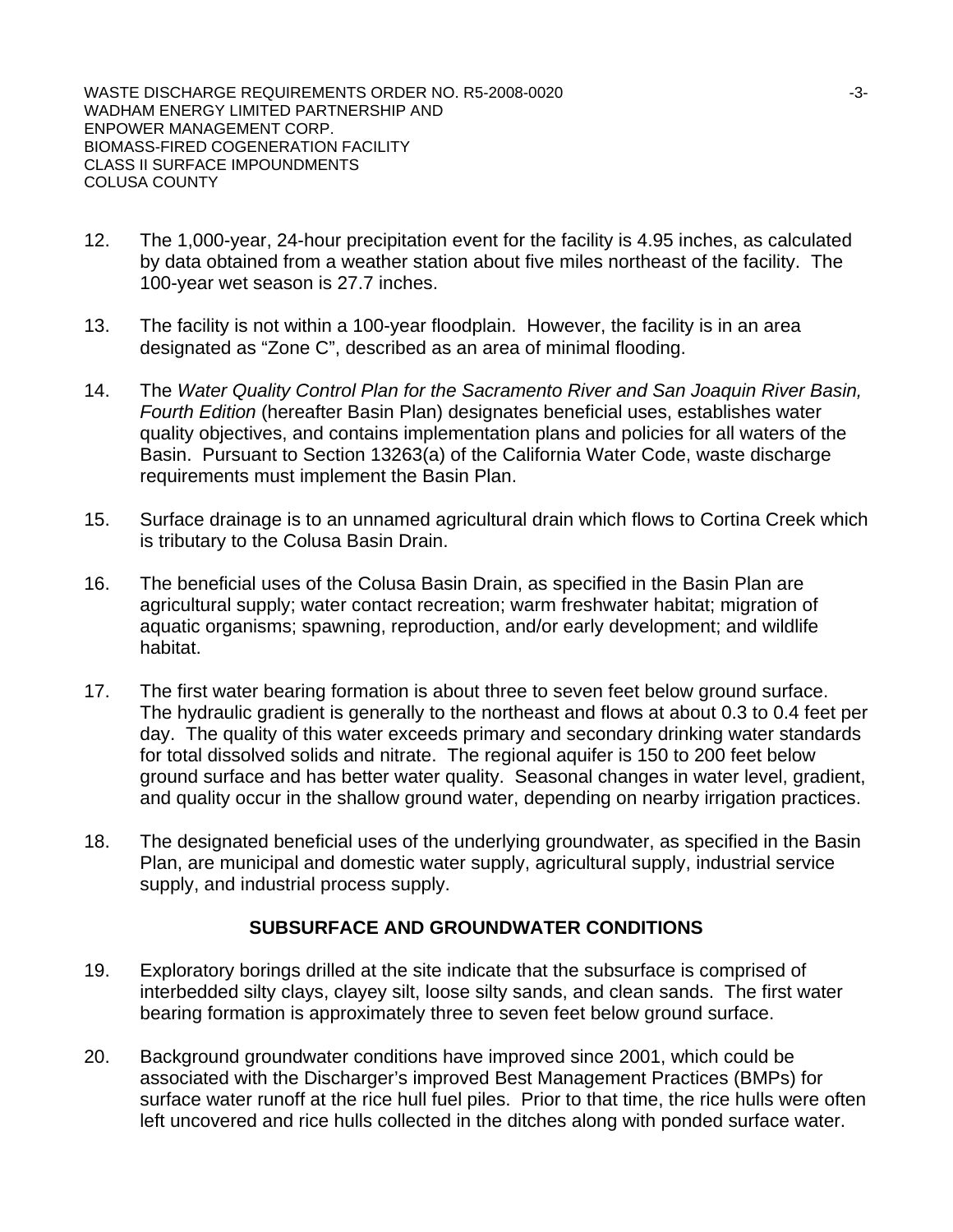WASTE DISCHARGE REQUIREMENTS ORDER NO. R5-2008-0020 -4- WADHAM ENERGY LIMITED PARTNERSHIP AND ENPOWER MANAGEMENT CORP. BIOMASS-FIRED COGENERATION FACILITY CLASS II SURFACE IMPOUNDMENTS COLUSA COUNTY

The ponded water in contact with the rice hulls was usually dark reddish-brown in color, had high salinity, and was likely impacting groundwater quality in the vicinity of the well used to monitor background groundwater quality for the surface impoundment. The improved BMPs have resulted in greatly improved storm water runoff water quality, and may also have improved groundwater quality at the site.

21. Concentrations of total dissolved solids (TDS) at background groundwater at MW-1B prior to 2001 typically ranged from 860 mg/L to 1,240 mg/L, and have decreased to a typical range of 640 mg/L to 1,060 mg/L since 2001. Concentrations of chloride prior to 2001 typically ranged from 150 mg/L to 620 mg/L, and have decreased to 100 to 140 mg/L since 2001.

### **GROUNDWATER, SURFACE WATER, AND UNSATURATED ZONE MONITORING**

- 22. There are four groundwater monitoring wells associated with the Class II surface impoundments, as shown on Attachment B. Monitoring wells MW-1A and MW-1B are the background monitoring wells, and monitoring wells MW-2 and MW-3 are the downgradient compliance wells. Monitoring wells MW-1A and MW-1B are in the same location, but MW-1A has shallow screening and is typically not sampled due to lack of water. There are also five other groundwater monitoring wells at the site that were installed as part of a study proposed by the Discharger to assess the former problem with surface water runoff from the rice hull fuel piles. These are monitoring wells MW-4, 5A, 5B, 6A, and 6B. The Discharger has continued to sample these wells as part of the assessment; however, they are not required to be sampled under this Order since they are not associated with the Class II surface impoundments.
- 23. Historical background data for TDS at MW-1B have ranged from 640 mg/L to 1,700 mg/L. Title 27 requires comparison of downgradient monitoring data to concentration limits calculated from the background data set using an appropriate statistical method. The concentration limit for TDS calculated from the background data is currently 1,725 mg/L. Concentration limits are recalculated annually. An assessment of current groundwater conditions indicates that groundwater downgradient from the surface impoundments are within the concentration limits for TDS, as summarized below:

| Well                     | Date      | TDS (mg/L) |
|--------------------------|-----------|------------|
| $MW-2$                   | 6/13/2006 | 810        |
| $MW-2$                   | 12/6/2006 | 870        |
| $MW-2$                   | 6/4/2007  | 870        |
| $MW-3$                   | 6/13/2006 | 930        |
| $MW-3$                   | 12/6/2006 | 1,060      |
| $MW-3$                   | 6/4/2007  | 1,100      |
| 2007 Concentration Limit |           | 1,725      |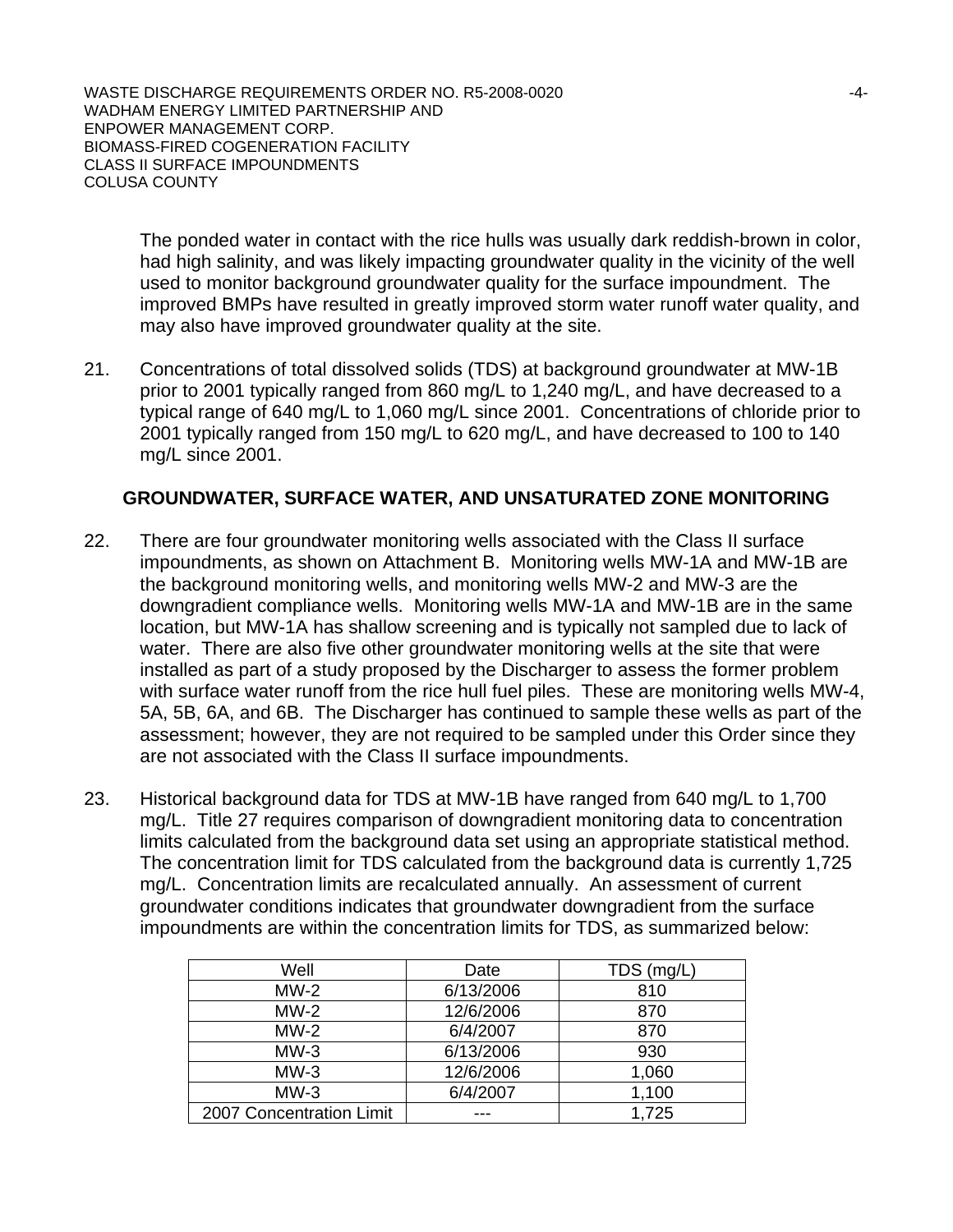WASTE DISCHARGE REQUIREMENTS ORDER NO. R5-2008-0020  $-5$ -5-WADHAM ENERGY LIMITED PARTNERSHIP AND ENPOWER MANAGEMENT CORP. BIOMASS-FIRED COGENERATION FACILITY CLASS II SURFACE IMPOUNDMENTS COLUSA COUNTY

- 24. The Discharger conducts surface water monitoring in the drainage ditches that carry storm water runoff from the rice hull fuel pad area. These ditches also capture surface water drainage around the area of the Class II surface impoundments. Surface water monitoring is required by the attached Monitoring and Reporting Program (MRP) and is also required by the General Industrial Storm Water Permit under which the Discharger has coverage.
- 25. The Class II surface impoundments are equipped with a leachate collection and removal system (LCRS) beneath the primary liner. The LCRS gravity drains to a manhole located adjacent to the surface impoundments where the leachate is periodically pumped back into the impoundments. The MRP requires the Discharger to inspect the LCRS manhole for the presence of leachate weekly, and to sample leachate collected in the LCRS monthly and quarterly. Previous monitoring data indicate that very little leachate collects in the manhole. This may be due to a primary liner system that is not leaking appreciably and/or absorption of any leaks by the secondary clay liner before the leachate can drain to the manhole.
- 26. An underdrain system underlies the surface impoundments and is used to drain any groundwater that might otherwise come within five feet of the LCRS. The underdrain is also used as the unsaturated zone monitoring system. The underdrain is sampled at a manhole that collects the water outside of the surface impoundments. Groundwater from the underdrain is routed to the onsite drainage ditches. Flow data from the manhole pump indicate that no groundwater is pumped from the underdrain during dry years and that up to 600 gallons of groundwater are pumped during wet years. This intermittent discharge to surface waters may require coverage under a National Pollutant Discharge Elimination System (NPDES) permit. This Order requires the Discharger to apply for coverage under the General Order for Dewatering and Other Low Threat Discharges to Surface Water, NDPES No. CAG995001 for this discharge, or to eliminate the discharge by routing the water back to the surface impoundment.
- 27. MRP No. R5-2008-0020 provides requirements for monitoring of leachate in the leachate sump of the Class II surface impoundments. This Order provides requirements for inspection and repair of the liner system in the impoundments if the leakage rate through the primary geomembrane exceeds 500 gallons per day, which is based on an allowable leakage rate of 500 gallons per acre per day for the two, one-half acre impoundments.

## **DESIGN OF CLASS II SURFACE IMPOUNDMENTS**

28. The Class II surface impoundments utilize a double-liner system for the containment of 'designated waste'. The two surface impoundments are each one-half acre in area. The construction from top to bottom is as follows: a 45-mil synthetic liner (reinforced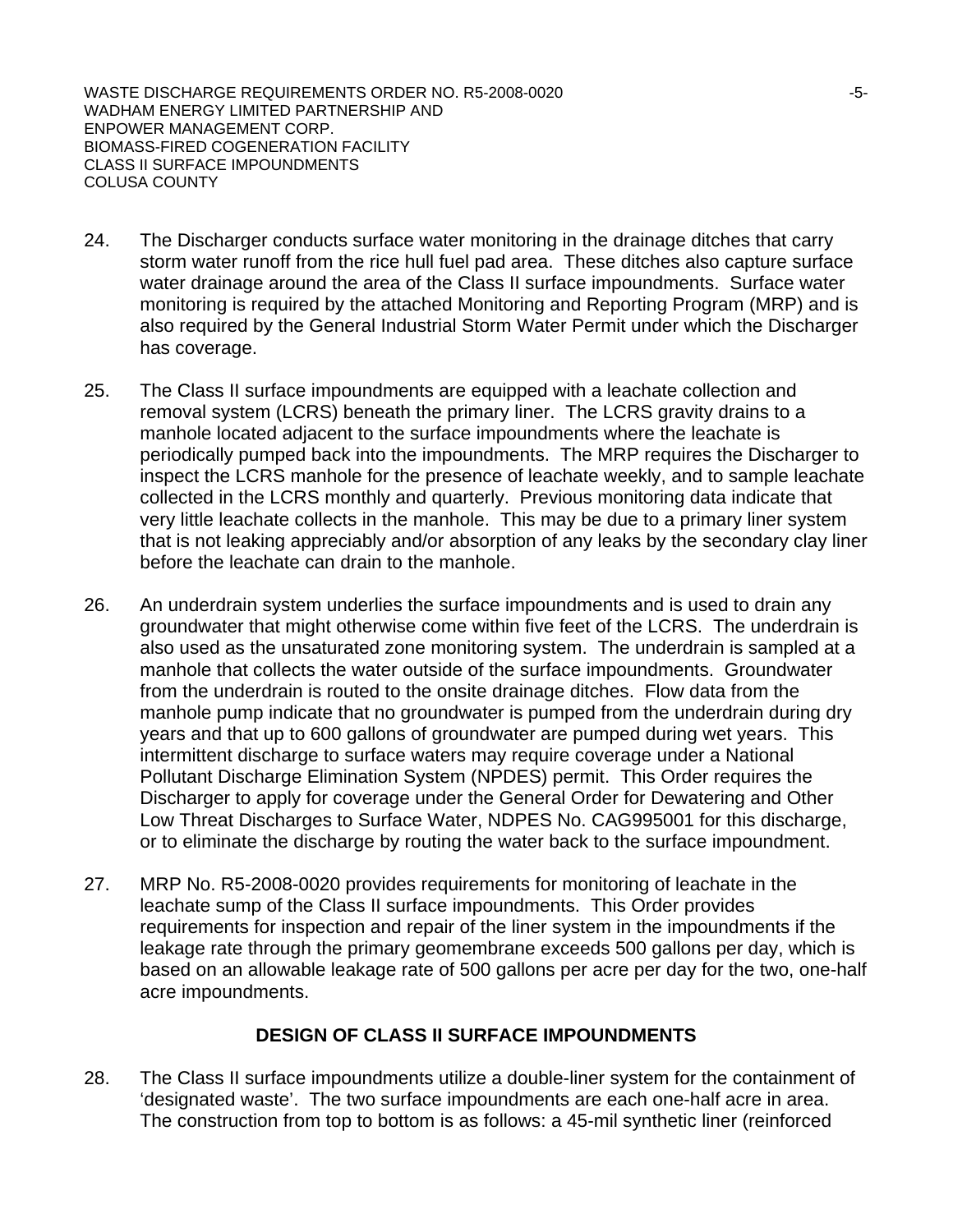WASTE DISCHARGE REQUIREMENTS ORDER NO. R5-2008-0020 UNITED THE SERVICE REQUIREMENTS ORDER NO. R5-2008-0020 WADHAM ENERGY LIMITED PARTNERSHIP AND ENPOWER MANAGEMENT CORP. BIOMASS-FIRED COGENERATION FACILITY CLASS II SURFACE IMPOUNDMENTS COLUSA COUNTY

chlorosulfonated polyethylene) serves as the primary liner, a one foot thick granular LCRS, and two-foot thick compacted clay with a permeability of  $1x10^{-6}$  cm/sec, serves as the secondary liner. An underdrain system has been installed below the secondary liner to control the ground water level and maintain a minimum five-foot separation between the ground water and waste.

- 29. Title 27 requires that Class II surface impoundments have capacity to accommodate the discharge, plus the 1,000-year, 24-hour storm event, and seasonal precipitation, while maintaining two feet of freeboard. The capacity for the maximum seasonal precipitation required by this Order is for the 100-year wet season.
- 30. The total volume of the surface impoundments below the required two-foot freeboard level is 1,473,560 gallons. The total volume of the surface impoundments to the top of the berms is 2,368,990 gallons.
- 31. The approximate volume of wastewater discharged to the surface impoundments during the wet season (15 October to 15 April) is 473,000 gallons at 1.8 gpm. Using the 100 year wet season rainfall of 27.7 inches over the one-acre area of the impoundments, the total volume of rainfall during the 100-year wet season would be 752,000 gallons. The additional amount from the 1,000-year, 24-hour storm event of 4.95 inches would be 143,600 gallons. Therefore, during a 100-year wet season the wastewater discharge plus the required capacity for rainfall would be 1,368,600 gallons. This is conservative since it does not account for evaporation during the wet season. Therefore, the volume of the surface impoundments is approximately 105,000 gallons greater than the minimum requirement.
- 32. The Discharger uses an enhanced evaporation system to regain capacity during the dry season, and during dry periods of the wet season. This Order also requires prior to or by 1 November of each year that the surface impoundments have at least 1,368,600 gallons of capacity available (the minimum required to store the discharge and required rainfall volumes, ignoring evaporation).

## **CLOSURE AND FINANCIAL ASSURANCES**

- 33. The Discharger submitted a 9 February 1998 *Closure Plan for Class II Surface Impoundments* (Closure Plan) outlining the plan for clean closure of the surface impoundments as required by Title 27, CCR. The cost estimate for clean closure in 1997 dollars included in the Closure Plan is \$146,000.
- 34. On 30 April 1998, the Discharger submitted financial assurance documents for closure as required by Title 27, CCR. The financial assurance mechanism is a trust fund held at the Bank of New York, and naming the Regional Water Board as beneficiary. This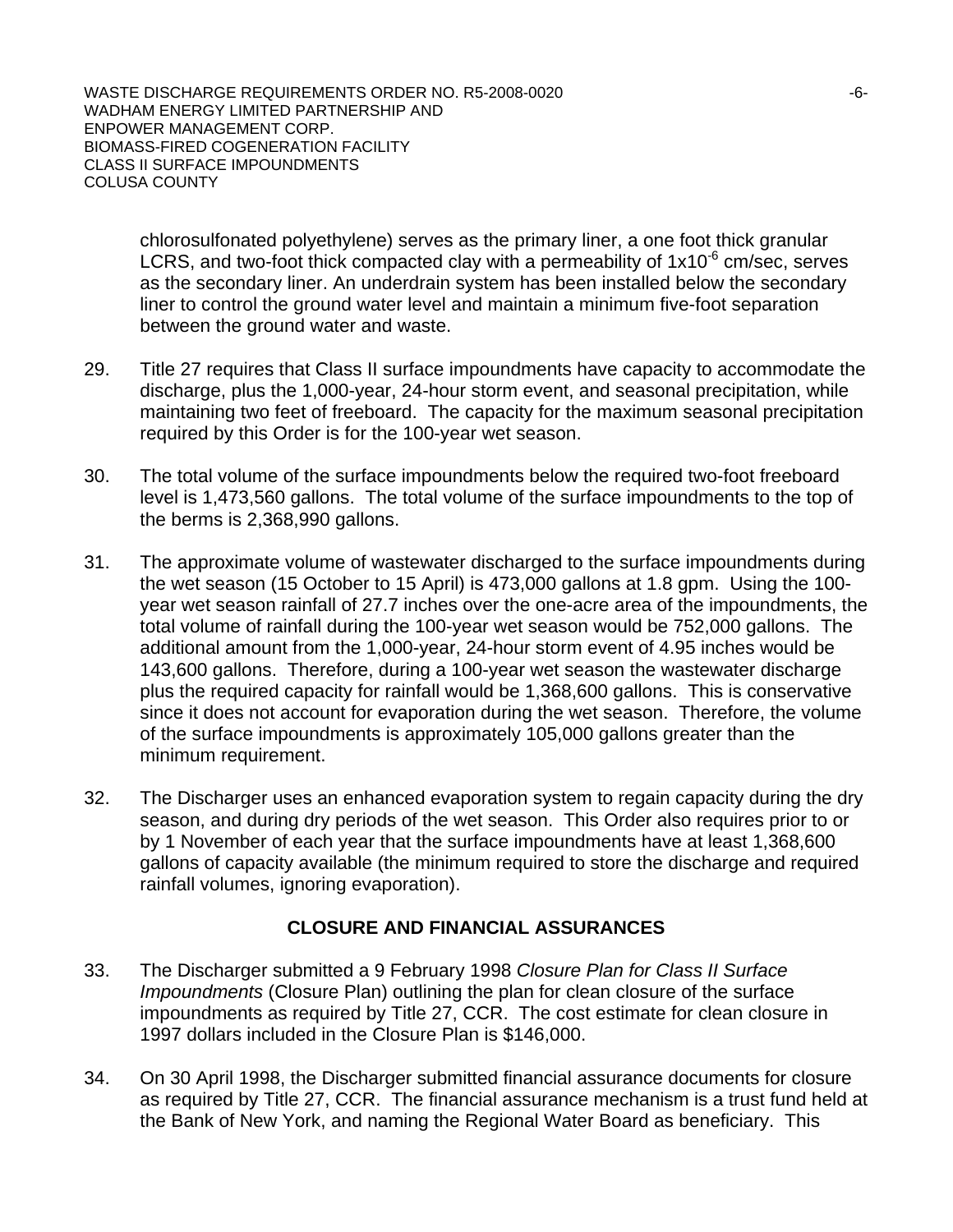WASTE DISCHARGE REQUIREMENTS ORDER NO. R5-2008-0020  $-7$ - $7$ -WADHAM ENERGY LIMITED PARTNERSHIP AND ENPOWER MANAGEMENT CORP. BIOMASS-FIRED COGENERATION FACILITY CLASS II SURFACE IMPOUNDMENTS COLUSA COUNTY

Order requires the Discharger to adjust the amount of the trust fund for inflation annually, and report the amount in the fund to the Regional Water Board. As of 2007, the amount in the trust fund account was \$191,301.

35. On 20 March 2000, the Executive Officer approved the amount of a cost estimate for corrective action of all known or reasonably foreseeable releases submitted by the Discharger in the amount of \$112,000. On 18 October 2000, the Discharger submitted financial assurance documents for corrective action of all known or reasonably foreseeable releases as required by Title 27, CCR. The financial assurance mechanism is a trust fund held at the Bank of New York, and naming the Regional Water Board as beneficiary. This Order requires the Discharger to adjust the amount of the trust fund for inflation annually, and report the amount in the fund to the Regional Water Board. As of 2007, the amount in the trust fund account was \$127,553.

## **CEQA AND OTHER CONSIDERATIONS**

- 36. The action to update WDRs for this facility is exempt form the provisions of the California Environmental Quality Act (Public Resources Code section 21000, et seq.), in accordance with Title 14, CCR, Section 15301.
- 37. On 6 July 1984, the Colusa County Board of Supervisors issued a Negative Declaration (EIR #84-46), and on 4 September 1984 they issued a Notice of Determination for the project as originally proposed. Subsequent to design changes in the proposed project, Colusa County issued an Addendum to EIR #84-46 and a Notice of Determination on the Addendum was issued on 2 November 1987. The Addendum discussed potential impacts on water quality from the redesigned project.
- 38. Prior to adoption of WDRs Order No. 88-099 (the original WDRs for the Class II surface impoundments), the Regional Water Board reviewed the Negative Declaration and Addendum and concurred with the finding that the project as approved would not have a significant effect on water quality.
- 39. This Order implements
	- a. The Basin Plan and
	- b. The prescriptive standards and performance goals of the California Code of Regulations, effective 18 July 1997, and subsequent revisions.
- 40. Section 13267 of the California Water Code states, in part, "(a) *A regional board, in establishing…waste discharge requirements… may investigate the quality of any waters of the state within its region*" and "(*b) (1) In conducting an investigation…, the regional board may require that any person who has discharged, discharges, or is suspected of*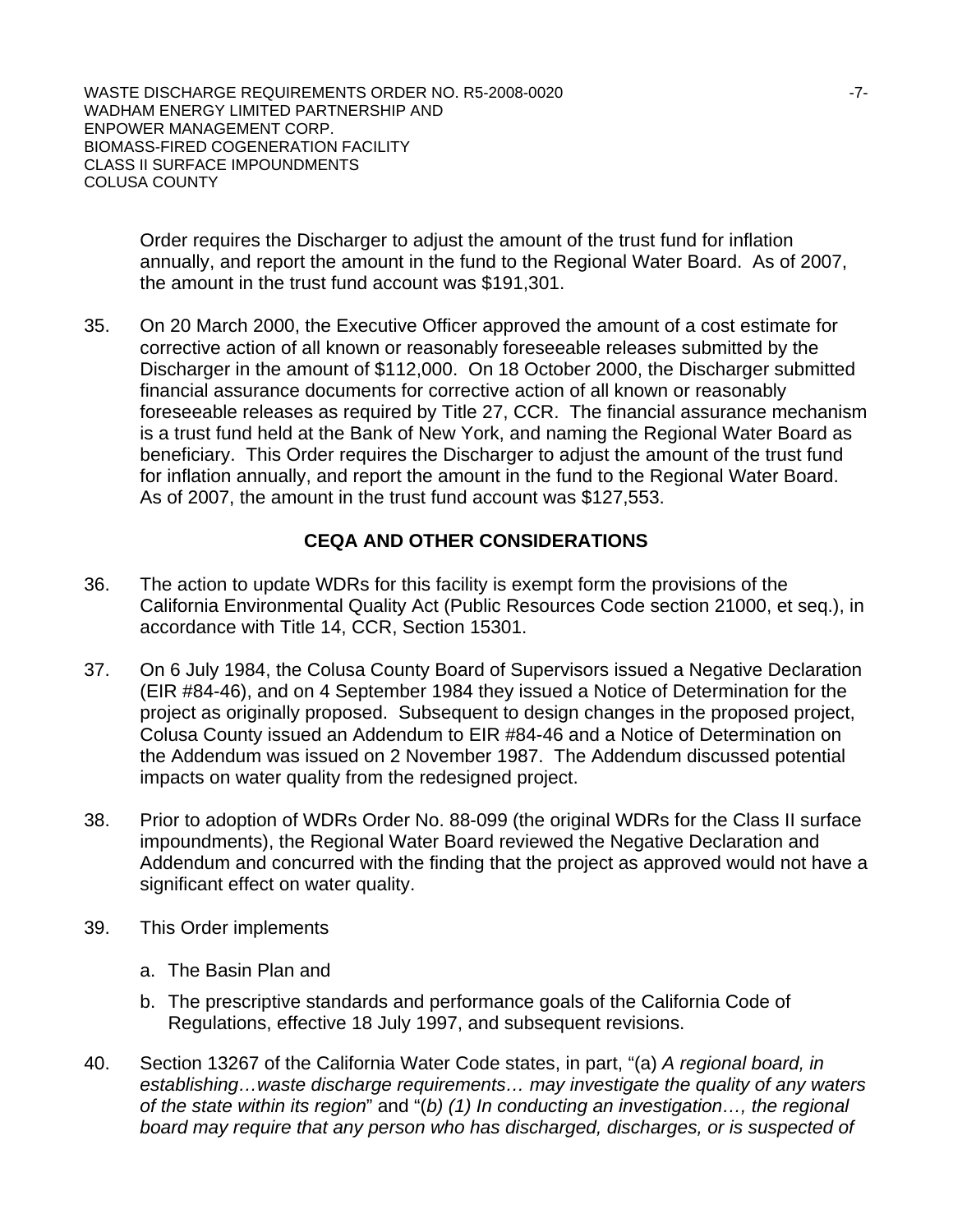WASTE DISCHARGE REQUIREMENTS ORDER NO. R5-2008-0020 UNITED THAT ASSESSED THAT THE RESIDENCE REQUIREMENTS ORDER NO. RS-2008-0020 WADHAM ENERGY LIMITED PARTNERSHIP AND ENPOWER MANAGEMENT CORP. BIOMASS-FIRED COGENERATION FACILITY CLASS II SURFACE IMPOUNDMENTS COLUSA COUNTY

*discharging, or who proposes to discharge within its region, or any citizen or domiciliary, or political agency or entity of this state who has discharged, discharges, or is suspected of discharging, or who proposes to discharge waste outside of its region that could affect the quality of waters of the state within its region shall furnish, under penalty of perjury, technical or monitoring program reports which the regional board requires. The burden, including costs, of these reports shall bear a reasonable relationship to the need for the reports and the benefits to be obtained from the reports. In requiring these reports, the regional board shall provide the person with a written explanation with regard to the need for the reports, and shall identify evidence that supports requiring the person to provide the reports*."

41. The technical reports required by this Order and the attached Monitoring and Reporting Program are necessary to assure compliance with these waste discharge requirements. Wadham Energy Limited Partnership (facility owner) and Enpower Management Corp. (facility operator) are responsible for the discharges of waste at the facility subject to this Order and are, therefore, subject to CWC Section 13267(b).

### **PROCEDURAL REQUIREMENTS**

- 42. All local agencies with jurisdiction to regulate land use, solid waste disposal, and to protect public health have approved the use of this site for the discharges of waste to land stated herein.
- 43. The Regional Water Board notified the Discharger and interested agencies and persons of its intent to prescribe waste discharge requirements for this discharge, and has provided them with an opportunity for a public hearing and an opportunity to submit their written views and recommendations.
- 44. The Regional Water Board, in a public meeting, heard and considered all comments pertaining to the discharge.
- 45. Any person adversely affected by this action of the Regional Water Board may petition the State Water Resources Control Board to review the action. The petition must be received by the State Board within 30 days of the date of issuance of this Order. Copies of the law and regulations applicable to filing the petition will be provided on request.

**IT IS HEREBY ORDERED** that Order No. 97-198 is rescinded, and that Wadham Energy Limited Partnership and Enpower Management Corp., and its agents, assigns and successors, in order to meet the provisions contained in Division 7 of the California Water Code and regulations adopted thereunder, shall comply with the following: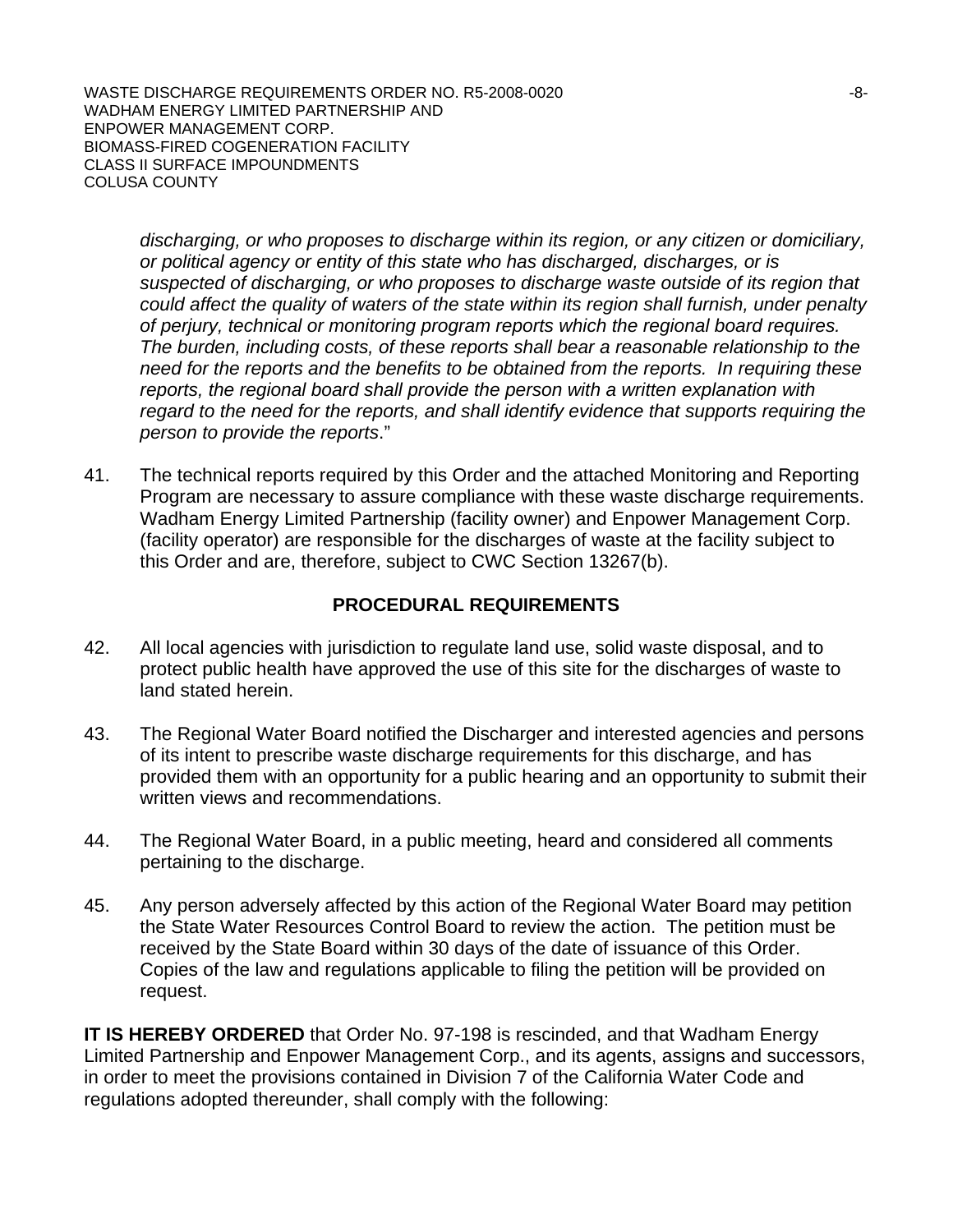WASTE DISCHARGE REQUIREMENTS ORDER NO. R5-2008-0020 WADHAM ENERGY LIMITED PARTNERSHIP AND ENPOWER MANAGEMENT CORP. BIOMASS-FIRED COGENERATION FACILITY CLASS II SURFACE IMPOUNDMENTS COLUSA COUNTY

# **A. DISCHARGE PROHIBITIONS**

- 1. The discharge of 'hazardous waste' at this facility is prohibited. For the purposes of this Order, the terms 'hazardous waste' and 'designated waste' are as defined in Division 2 of Title 27 of the CCR.
- 2. The discharge of solid waste or liquid waste to surface waters, surface water drainage courses, or ground water is prohibited.
- 3. The discharge of wastes outside of a waste management unit or portions of a waste management unit specifically designed for their containment is prohibited.
- 4. The discharge of wastes which have the potential to reduce or impair the integrity of containment structures or which, if commingled with other wastes in the unit, could produce violent reaction, heat or pressure, fire or explosion, toxic byproducts, or reaction products which, in turn:
	- a. require a higher level of containment than provided by the unit,
	- b. are 'restricted hazardous wastes', or
	- c. impair the integrity of containment structured,

is prohibited.

## **B. DISCHARGE SPECIFICATIONS**

## **General Specifications**

- 1. The discharge of liquid waste to the surface impoundments shall be limited to leachate from the surface impoundment LCRS, liquids collected in the underdrain system, condensate, and concentrated boiler blowdown and cooling water from the power plant.
- 2. All wells within 500 feet of the surface impoundments shall have sanitary seals which meet the requirements of the Colusa County Health Department or shall be properly abandoned. A record of the sealing and/or abandonment of such wells shall be sent to the Regional Water Board and to the State Department of Water Resources.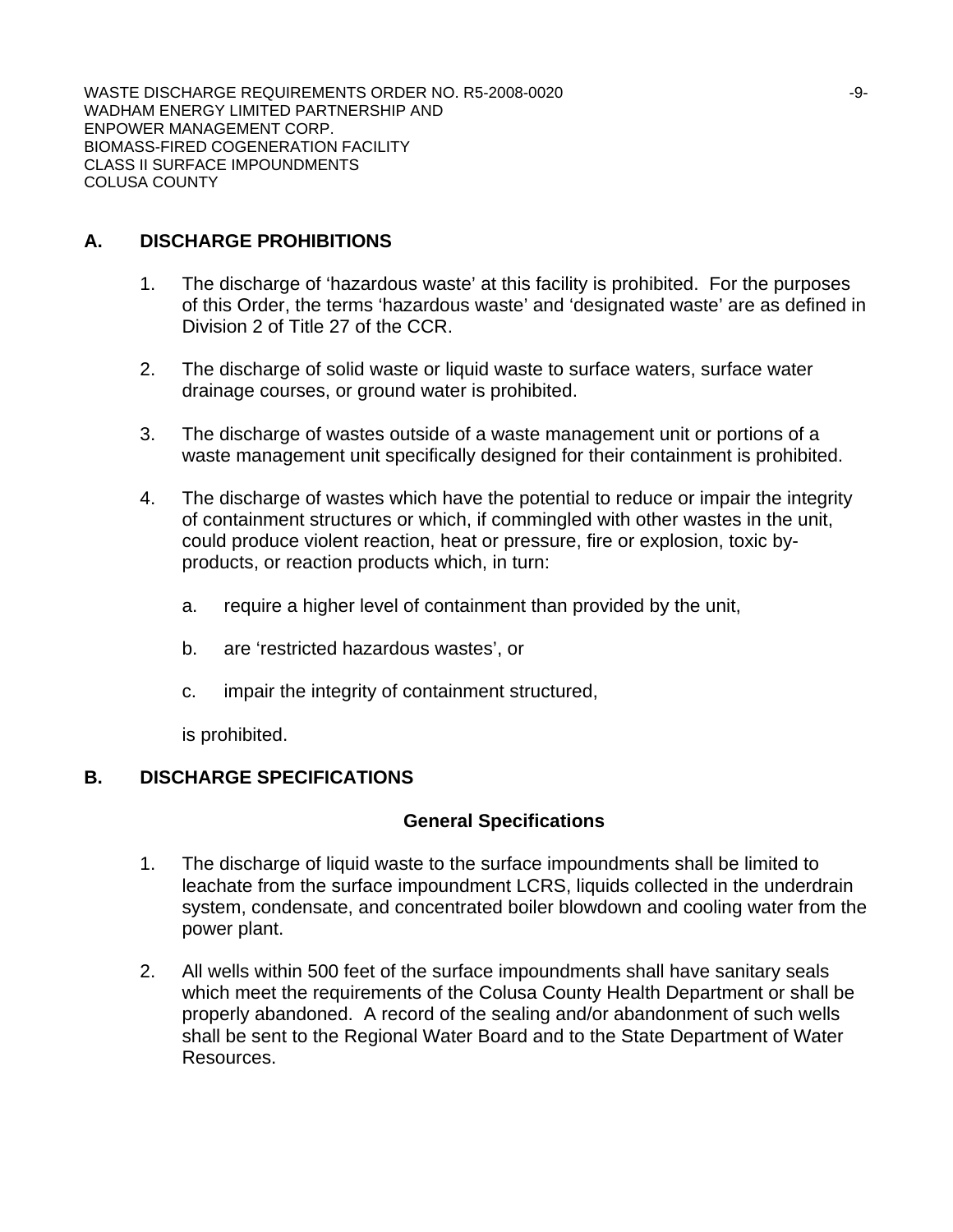WASTE DISCHARGE REQUIREMENTS ORDER NO. R5-2008-0020 WADHAM ENERGY LIMITED PARTNERSHIP AND ENPOWER MANAGEMENT CORP. BIOMASS-FIRED COGENERATION FACILITY CLASS II SURFACE IMPOUNDMENTS COLUSA COUNTY

- 3. A minimum separation of five feet shall be maintained between wastes or leachate and the highest anticipated elevation of underlying ground water including the capillary fringe.
- 4. At least **two feet** of freeboard shall be maintained in the Class II surface impoundments at all times.
- 5. The monthly average flow rate of wastewater to the Class II surface impoundments shall not exceed 1.8 gallons per minute.
- 6. Prior to or by **1 November** of each year, the Class II surface impoundments shall have an available storage capacity of 1,368,600 gallons available to store the discharge and required rainfall volumes during the wet season.

## **Protection From Storm Events**

- 7. Surface impoundments and related containment structures shall be constructed and maintained to prevent, to the greatest extent possible, inundation, erosion, slope failure, washout, and overtopping under 1,000-year, 24-hour precipitation conditions, and shall be designed to contain the 100-year wet season precipitation without using the required two feet of freeboard.
- 8. Precipitation and drainage control systems shall be designed, constructed, and maintained to accommodate the anticipated volume of precipitation and peak flows from surface runoff under 1,000-year, 24-hour precipitation conditions.
- 9. Annually, prior to the anticipated rainy season, any necessary erosion control measures shall be implemented, and any necessary construction, maintenance, or repairs of precipitation and drainage control facilities shall be completed to prevent erosion or flooding or the site.

## **Class II Surface Impoundment Design and Operation**

- 10. The surface impoundments shall have double liners with an intervening primary blanket-type LCRS, and unsaturated zone monitoring.
- 11. The design capacity of the surface impoundments shall accommodate rainfall and leachate produced from a 1,000-year, 24-hour precipitation event, and the 100 year wet season precipitation.
- 12. The Class II surface impoundments shall have permanent markings on the liner, or a permanent freeboard gauge so that the freeboard can be observed and recorded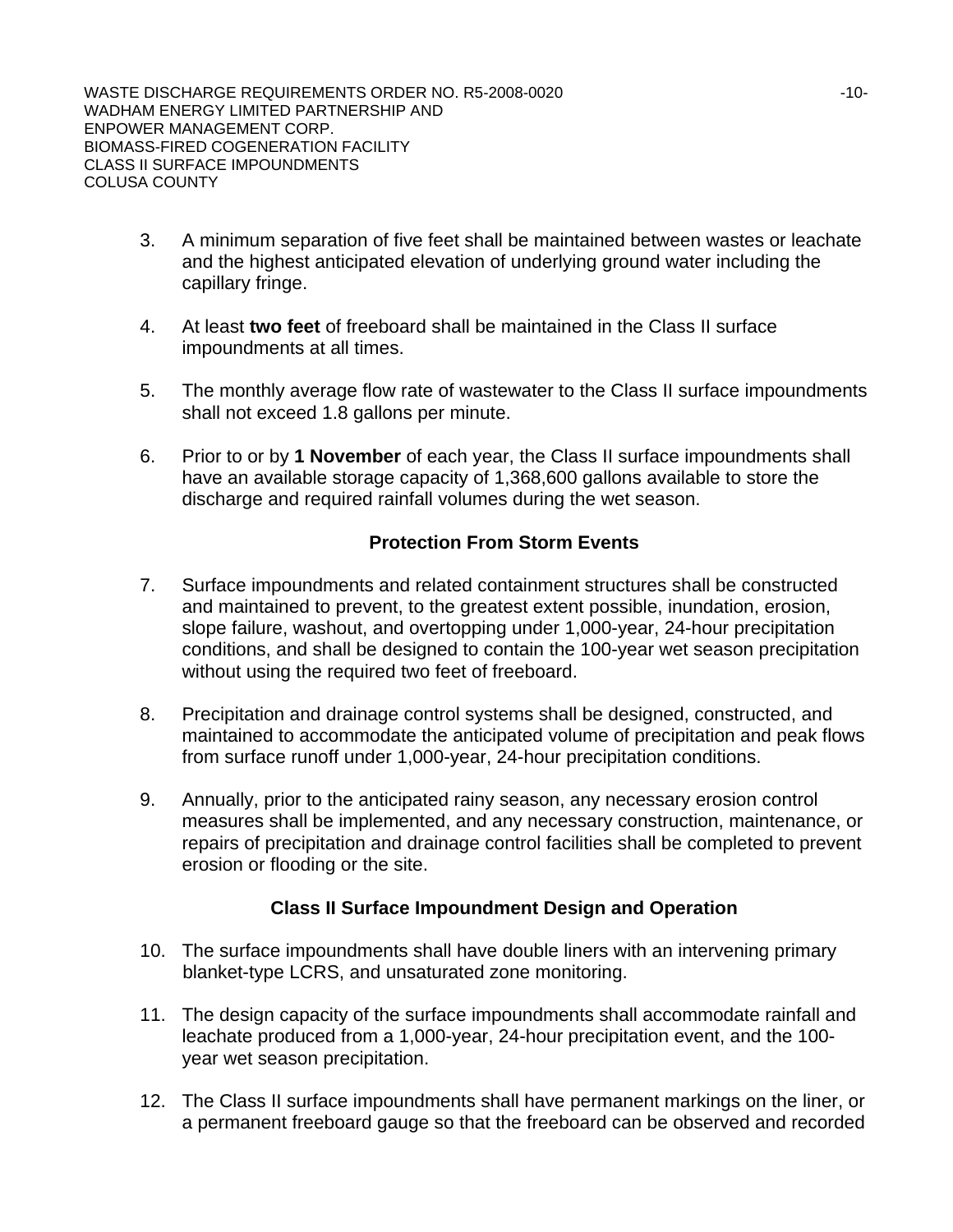at any time. The markings or gauge shall have increments no greater than 6 inches.

- 13. The unsaturated zone monitoring shall be capable of measuring both saturated and unsaturated flows that may occur as a result of an outer liner leak.
- 14. Materials used to construct liners shall have appropriate physical and chemical properties to ensure containment of discharged wastes over the operating life, closure, and post-closure maintenance period of the surface impoundments.
- 15. Materials used to construct LCRSs shall have appropriate physical and chemical properties to ensure the required transmission of leachate over the life of the surface impoundments and the post-closure maintenance period.
- 16. LCRSs shall be designed, constructed, and maintained to collect twice the anticipated daily volume of leachate generated by each surface impoundment and to prevent the buildup of hydraulic head on the underlying liner at any time. The depth of the fluid in any LCRS sump shall be kept at the minimum needed for safe pump operation.
- 17. The LCRS shall be designed and operated to function without clogging through the scheduled closure of the surface impoundments. The surface impoundments shall be equipped to facilitate annual testing to demonstrate proper operation as required by §20340(d) of Title 27.
- 18. Any direct-line discharge to a surface impoundment shall have fail-safe equipment or operating procedures to prevent overfilling.
- 19. The surface impoundments shall be designed, constructed, and maintained to prevent scouring and/or erosion of the liners and other containment features at points of discharge to the impoundments and by wave action at the water line.
- 20. Leachate removed from a surface impoundment's primary LCRS shall be discharged to the impoundment from which it originated.
- 21. If leakage is detected by the unsaturated zone monitoring system of a surface impoundment, then the Discharger shall immediately notify the Regional Water Board in writing in seven days. Notification shall include a timetable for remedial action to repair the liners of the impoundment.
- 22. Solids which accumulate in the surface impoundments shall be periodically removed to maintain minimum freeboard requirements and to maintain sufficient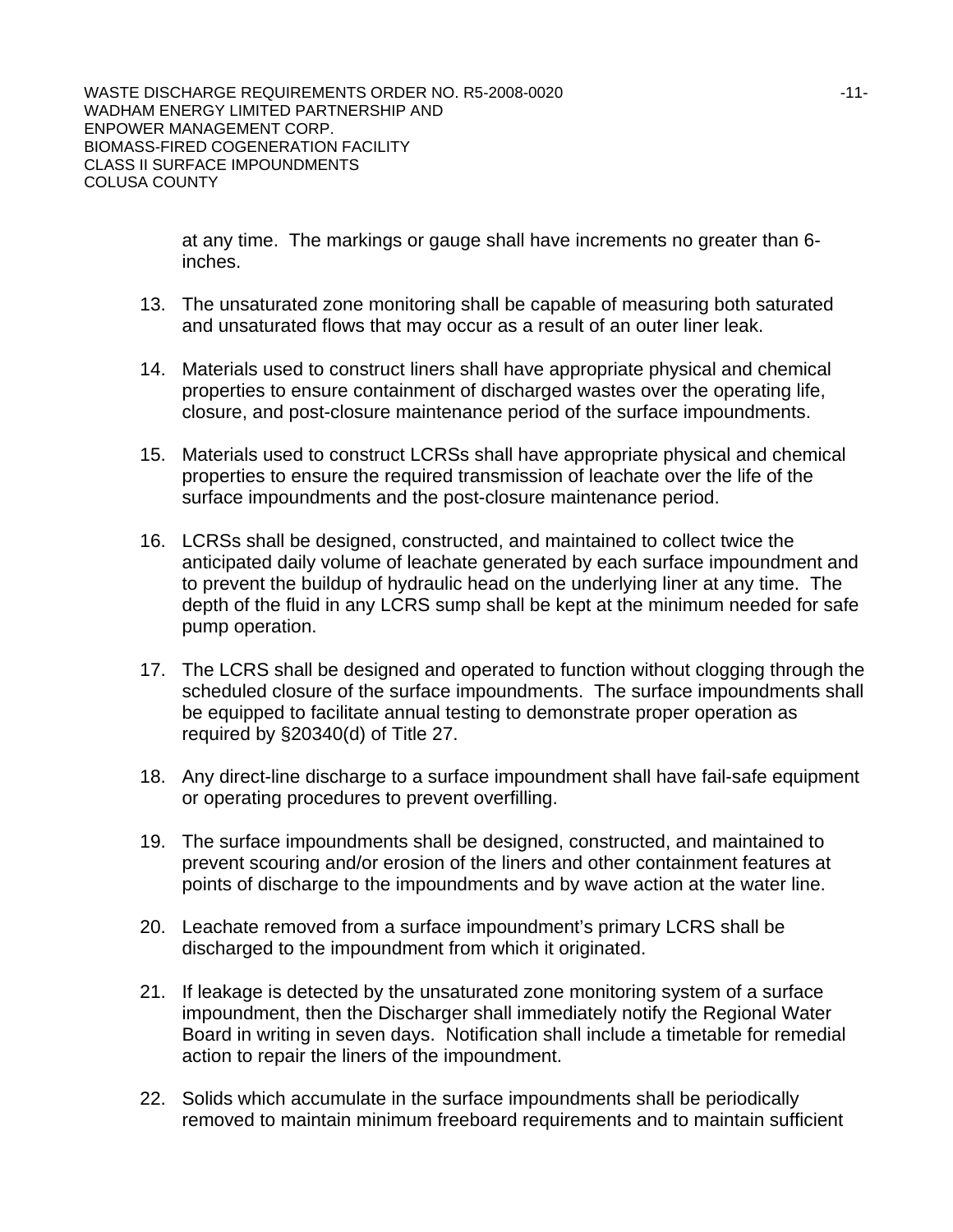WASTE DISCHARGE REQUIREMENTS ORDER NO. R5-2008-0020 UNITED THAT A RESERVE THAT A RESERVE THAT A RESERVE THAT A WADHAM ENERGY LIMITED PARTNERSHIP AND ENPOWER MANAGEMENT CORP. BIOMASS-FIRED COGENERATION FACILITY CLASS II SURFACE IMPOUNDMENTS COLUSA COUNTY

> capacity for surface impoundment leachate and for the discharge of wastes. Prior to removal of these solids, sufficient samples shall be taken for their characterization and classification pursuant to Title 27, Division 2, Subdivision 1, Chapter 3, Subchapter 1, Article 2. The rationale for the sampling protocol used, the results of this sampling, and a rationale for classification of the solids shall be submitted to Regional Water Board staff for review.

- 23. The depth of the fluid in the leachate sump of the Class II surface impoundments shall be kept at the minimum needed for efficient pump operation (given the pump intake height and cycle frequency), and shall not allow leachate to back up onto the secondary liner system outside of the sump area. If leachate generation in the Class II surface impoundments exceeds 500 gallons per day (gpd) at any time, the Discharger shall inspect and repair the primary geomembrane in each impoundment prior to the next wet season. If inspection and repair do not reduce the leakage rate below 500 gpd, the Discharger shall conduct an electronic leak location survey to locate and repair leaks in the primary liner.
- 24. Leachate generation by a surface impoundment LCRS shall not exceed 85% of the design capacity of (a) the LCRS, or (b) the sump pump. If leachate generation exceeds this value and/or if the depth of the fluid in an LCRS exceeds the minimum needed for safe pump operation, then the Discharger shall immediately cease the discharge of waste, excluding leachate, to the impoundment and shall notify the Regional Water Board in writing within **seven days**. Notification shall include a timetable for a remedial action to repair the upper liner of the impoundment or other action necessary to reduce leachate production.
- 25. Sediment or solids that accumulate in the Class II surface impoundments shall be removed when necessary to maintain the designed storage capacity. Sludge and solids removal shall be accomplished in a manner that ensures the continued integrity of liners and leachate collection systems in accordance with the facility's operations plan.
- 26. Following sediment/solids removal from the Class II surface impoundments, the liner system shall be inspected for damage within 30 days and any damage shall be repaired within 60 days prior to the discharge of additional wastewater.

## **Class II Surface Impoundment Closure**

27. The closure of each surface impoundments shall be under the direct supervision of a California registered civil engineer or certified engineering geologist.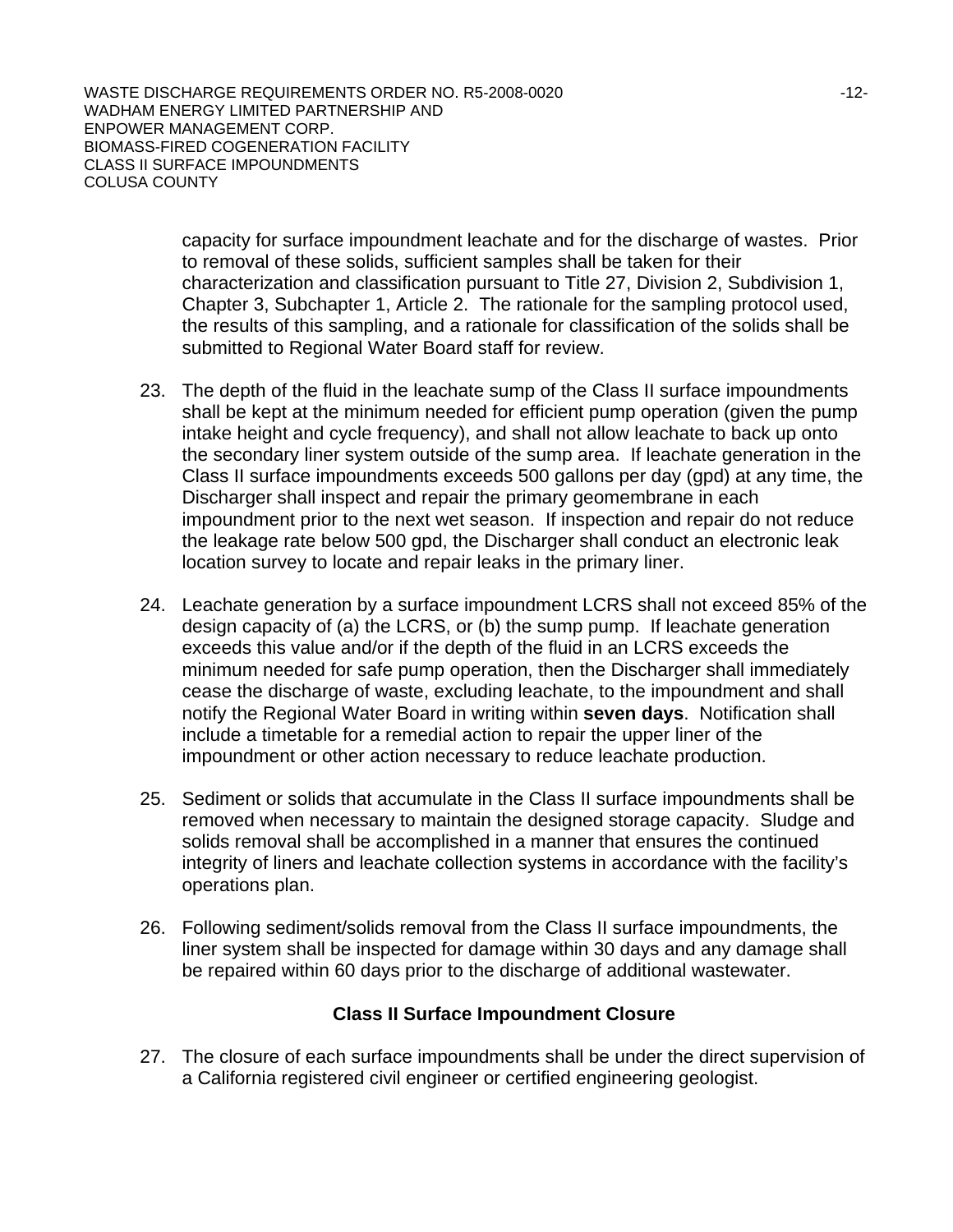WASTE DISCHARGE REQUIREMENTS ORDER NO. R5-2008-0020 UNITED THAT A 13-13-WADHAM ENERGY LIMITED PARTNERSHIP AND ENPOWER MANAGEMENT CORP. BIOMASS-FIRED COGENERATION FACILITY CLASS II SURFACE IMPOUNDMENTS COLUSA COUNTY

28. At closure of surface impoundments, all residual wastes, including liquids, sludges, precipitates, settled solids, and liner materials and adjacent natural geologic materials contaminated by wastes, shall be completely removed and discharged to a waste management unit approved by Regional Water Board staff. If after reasonable attempts, the Discharger demonstrates the removal of all remaining contamination is infeasible, the impoundments shall be closed as a landfill.

# **C. RECEIVING WATER LIMITATION**

## **Water Quality Protection Standards**

The concentrations of Constituents of Concern in waters passing through the Points of Compliance shall not exceed the Concentration Limits established pursuant to Monitoring and Reporting Program No. R5-2008-0020, which is attached to and made part of this Order.

## **D. FINANCIAL ASSURANCE**

- 1. The Discharger shall maintain assurances of financial responsibility for initiating and completing corrective action for all known and reasonably foreseeable releases from the surface impoundments. The Discharger shall also maintain an irrevocable closure fund or other means for clean closure of each waste management unit.
- 2. The Discharger shall, by **30 April each year**, submit a report to the Regional Water Board that reports the adjustments the financial assurance funds required by Financial Assurance D.1 to account for inflation and any changes in facility design, construction, or operation.

## **E. PROVISIONS**

- 1. The Discharger shall comply with the Standard Provisions and Reporting Requirements for Discharges Regulated by Title 27 CCR, dated September 2003, which are hereby incorporated into this Order. The Standard Provisions and Reporting Requirements contain important provisions and requirements with which the Discharger must comply. A violation of any of the Standard Provisions and Reporting Requirements is a violation of these waste discharge requirements.
- 2. The Discharger shall comply with Monitoring and Reporting Program No. R5-2008-0020. This compliance includes, but is not limited to, maintenance of waste containment facilities and precipitation and drainage controls and monitoring ground water, the unsaturated zone, and surface waters throughout the active life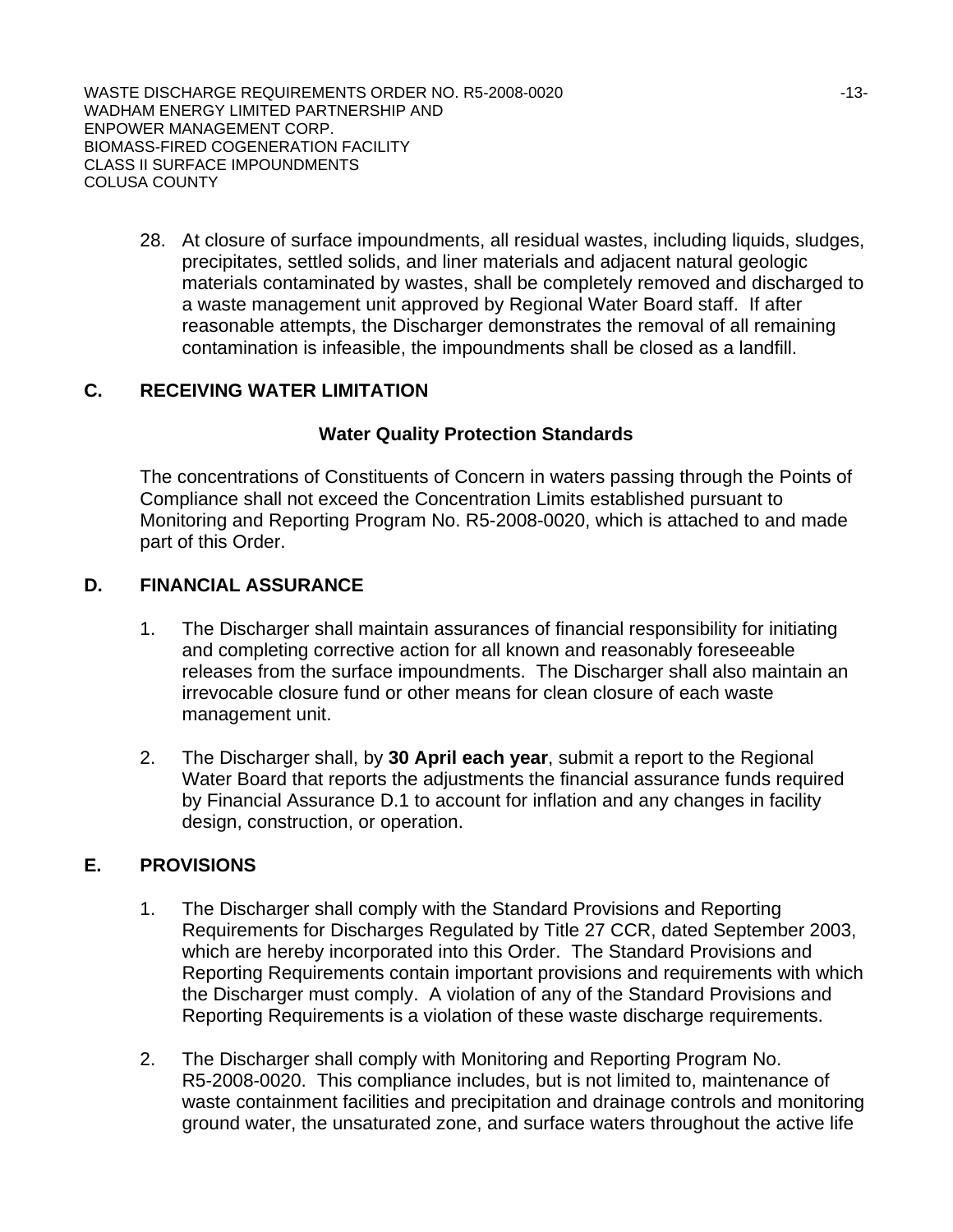of the waste management units and the post-closure maintenance period. A violation of Monitoring and Reporting Program No. R5-2008-0020 is a violation of these waste discharge requirements.

- 3. All technical and monitoring reports required by this Order or the MRP shall be submitted pursuant to Section 13267 of the California Water Code.
- 4. By **22 February 2008**, the Discharger shall either apply for coverage under the General Order for Dewatering and Other Low Threat Discharges to Surface Water, NDPES No. CAG995001 for the discharge from the surface impoundment underdrain, or shall eliminate the discharge by routing the underdrain water back to the surface impoundments.
- 5. All technical reports required herein that involve planning, investigation, evaluation, or design, or other work requiring interpretation and proper application of engineering or geologic sciences, shall be prepared by or under the direction of persons registered to practice in California pursuant to California Business and Professions Code sections 6735, 7835, and 7835.1. As required by these laws, completed technical reports must bear the signature(s) and seal(s) of the registered professional(s) in a manner such that all work can be clearly attributed to the professional responsible for the work.
- 6. The Discharger shall maintain legible records of the volume and type of waste discharged to the surface impoundments and the manner and location of the discharge. Such records shall be maintained at the facility until the beginning of the post-closure maintenance period. These records shall be available for review by representatives of the Regional Water Board and of the State Water Resources Control Board at anytime during normal business hours. At the beginning of the post-closure maintenance period, copies of these records shall be sent to the Regional Water Board.
- 7. The Discharger shall provide proof to the Regional Water Board within sixty days after completing final closure that the deed to the surface impoundment facility property, or some other instrument that is normally examined during title search, has been modified to include, in perpetuity, a notation to any potential purchaser of the property stating that:
	- a. the parcel has been used for disposal of liquid wastes;
	- b. land use options for the parcel are restricted in accordance with any postclosure land uses set forth in the post-closure plan and in WDRs for the surface impoundments; and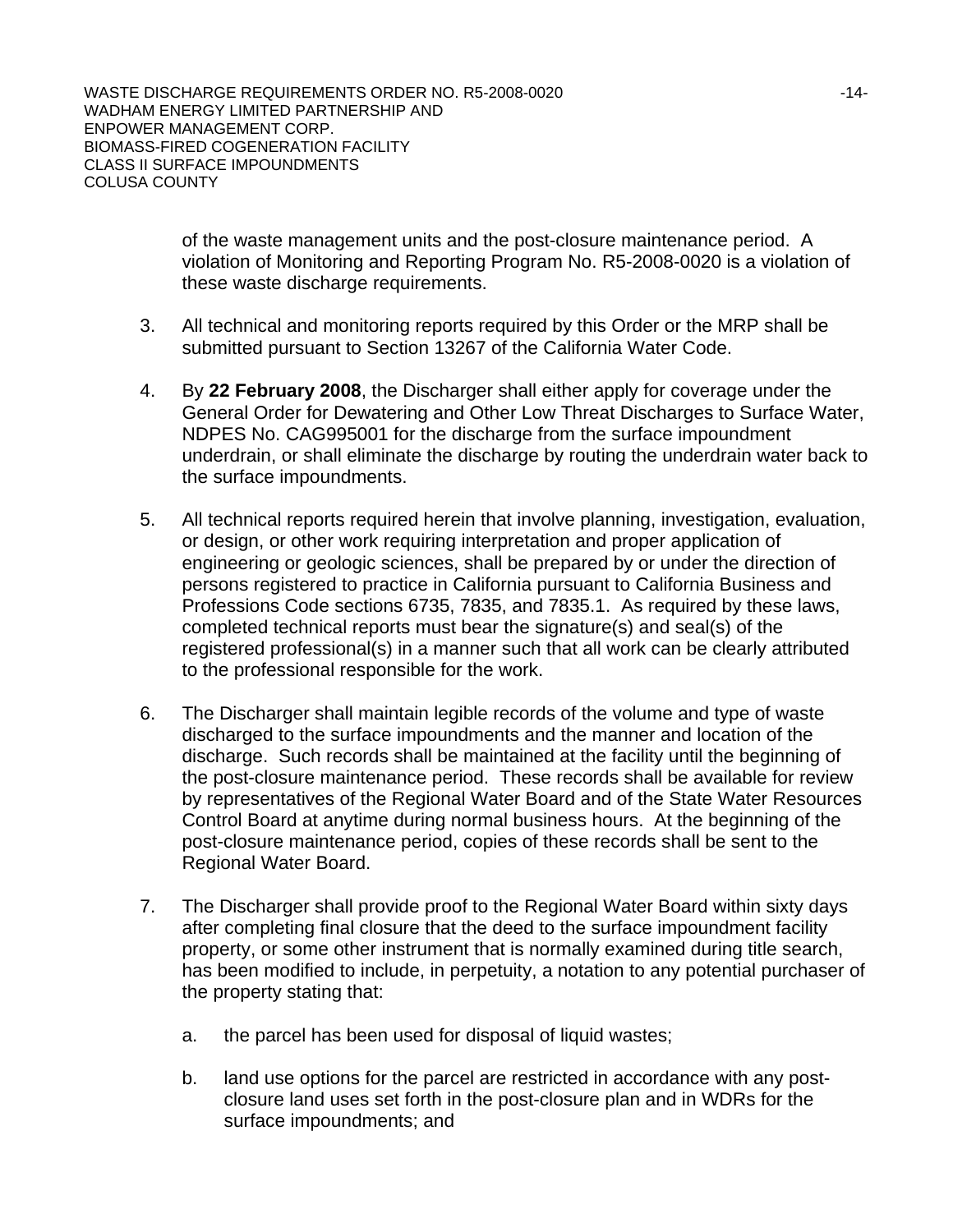WASTE DISCHARGE REQUIREMENTS ORDER NO. R5-2008-0020 WADHAM ENERGY LIMITED PARTNERSHIP AND ENPOWER MANAGEMENT CORP. BIOMASS-FIRED COGENERATION FACILITY CLASS II SURFACE IMPOUNDMENTS COLUSA COUNTY

- c. in the event that the Discharger defaults on carrying out either the postclosure maintenance plan or any corrective action needed to address a release, then the responsibility for carrying out such work falls to the property owner.
- 8. In the event of any change in control or ownership of the facility or disposal areas, the Discharger must notify the succeeding owner or operator of the existence of this Order by letter, a copy of which shall be immediately forwarded to this office. To assume operation as Discharger under this Order, the succeeding owner or operator must apply in writing to the Executive Officer requesting transfer of the Order. The request must contain the requesting entity's full legal name, the state of incorporation if a corporation, the name and address and telephone number of the persons responsible for contact with the Regional Water Board, and a statement. The statement shall comply with the signatory paragraph of Standard Provision VIII.A.5 and state that the new owner or operator assumes full responsibility for compliance with this Order. Failure to submit the request shall be considered a discharge without requirements, a violation of the California Water Code. Transfer shall be approved or disapproved by the Executive Officer.
- 9. The Regional Water Board will review this Order periodically and may revise requirements when necessary.

I, PAMELA C. CREEDON, Executive Officer, do hereby certify the foregoing is a full, true, and correct copy of an Order adopted by the California Regional Water Quality Control Board, Central Valley Region, on 25 January 2008.

> \_\_\_\_\_\_\_\_\_\_\_\_\_\_\_\_\_\_\_\_\_\_\_\_\_\_\_\_\_\_\_\_\_\_ PAMELA C. CREEDON, Executive Officer

WLB: 1/25/2008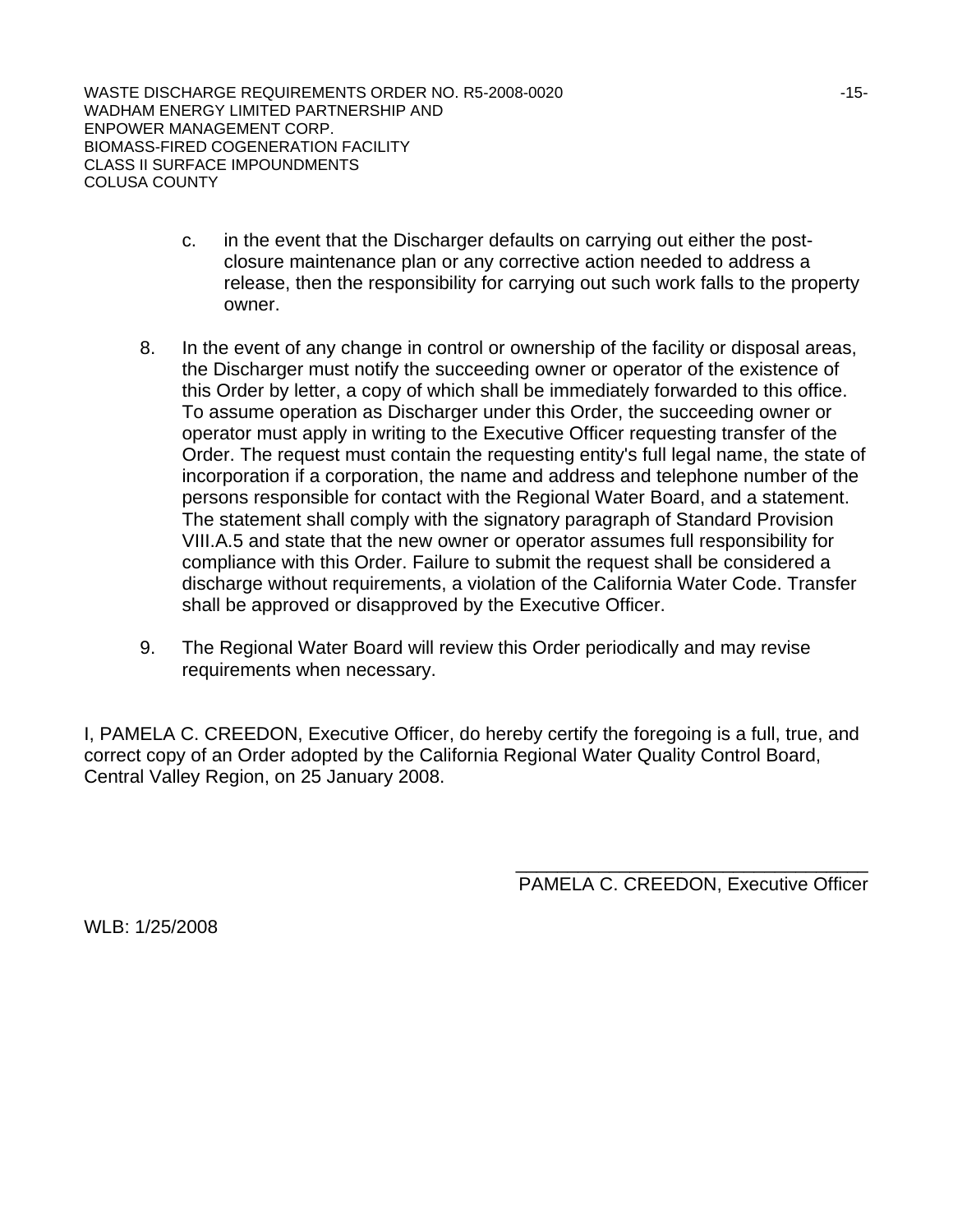# CALIFORNIA REGIONAL WATER QUALITY CONTROL BOARD CENTRAL VALLEY REGION

### MONITORING AND REPORTING PROGRAM NO. R5-2008-0020 FOR WADHAM ENERGY LIMITED PARTNERSHIP AND ENPOWER MANAGEMENT CORP. BIOMASS-FIRED COGENERATION FACILITY CLASS II SURFACE IMPOUNDMENTS COLUSA COUNTY

Compliance with this Monitoring and Reporting Program (MRP), and with the companion Standard Provisions and Reporting Requirements, is ordered by Waste Discharge Requirements Order No. R5-2008-0020 (WDRs). Failure to comply with this Program, or with the Standard Provisions and Reporting Requirements dated September 2003, constitutes noncompliance with the WDRs and with California Water Code Section 13267, which can result in the imposition of civil monetary liability.

## **A. MONITORING**

The Discharger shall comply with the monitoring program provisions of Title 27 for groundwater, surface water, and the unsaturated zone, in accordance with Monitoring Specifications in Standard Provisions and Reporting Requirements (2003). All point-ofcompliance monitoring wells established for the detection monitoring program shall constitute the monitoring points for the groundwater Water Quality Protection Standard. All detection monitoring program groundwater monitoring wells, surface water monitoring points, unsaturated zone monitoring devices, and leachate monitoring points shall be sampled and analyzed for monitoring parameters and constituents of concern as indicated and listed in the tables of this MRP.

The Discharger may, upon approval, use alternative analytical test methods, including new USEPA approved methods, provided the methods have method detection limits equal to or lower than the analytical methods specified in this Monitoring and Reporting Program.

The Discharger shall conduct inspections and monitoring as described in the summary table below. Detailed monitoring and inspection requirements are provided in the following sections.

## **1. Groundwater Monitoring**

The Discharger shall operate and maintain a groundwater monitoring system that complies with the applicable provisions of §20415 of Title 27. The Discharger shall determine the groundwater flow rate and direction in the uppermost aquifer and in any zones of perched water and in any additional zone of saturation monitored pursuant to this Monitoring and Reporting Program at least quarterly, and report the results semiannually, including the times of highest and lowest elevations of the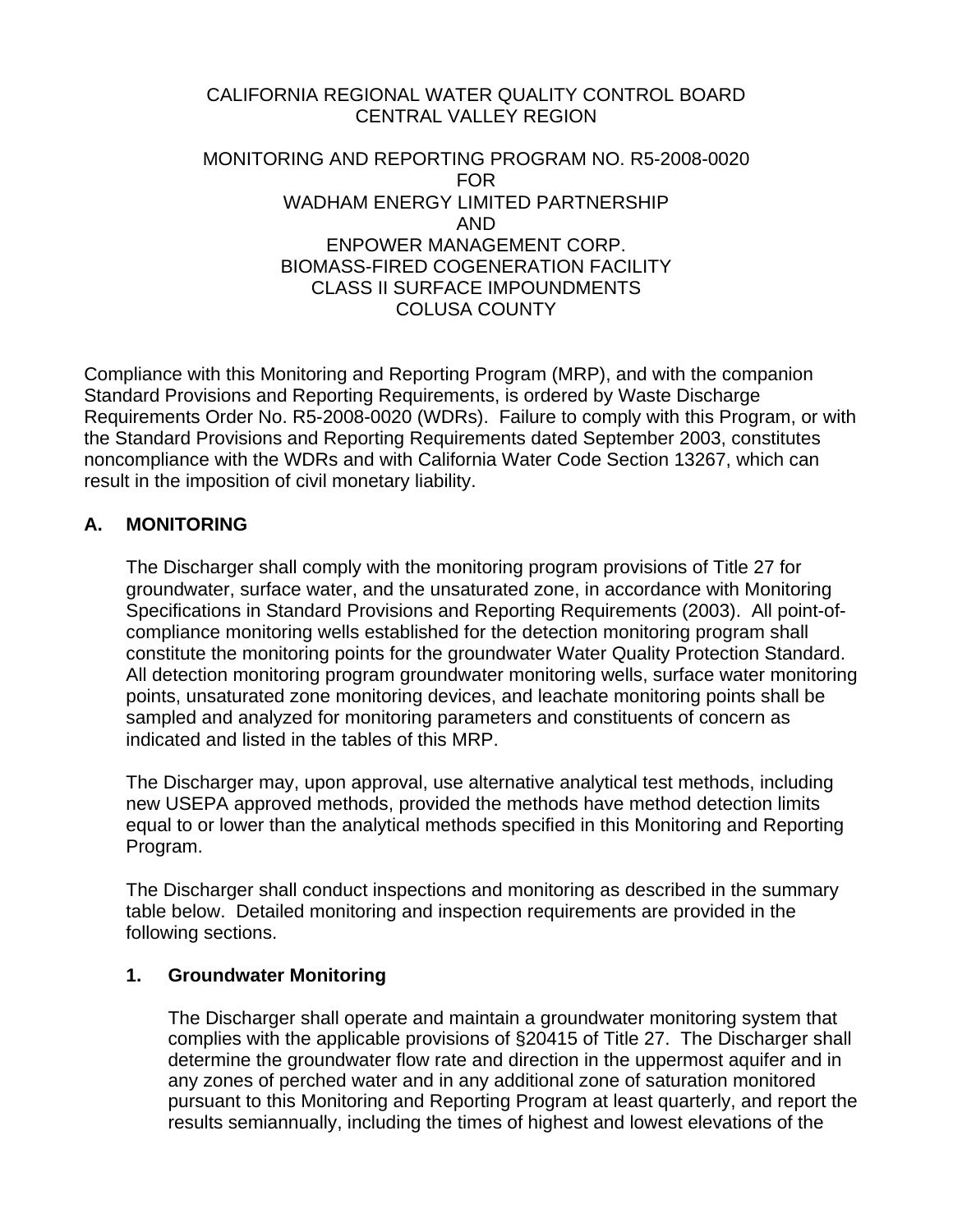> water levels in the wells. Quarterly water level measurements shall be taken in monitoring wells MW-1A, MW-1B, MW-2, MW-3, and any wells installed after the adoption of this MRP.

Groundwater samples shall be collected from the point-of-compliance wells, background wells, and any additional wells added as part of the approved groundwater monitoring system. Prior to sampling, the groundwater elevations shall be measured and the wells shall be purged of at least three well volumes until temperature, pH, and electrical conductivity have stabilized. Depth to groundwater shall be measured to the nearest 0.01 feet. Samples shall be collected and analyzed for the monitoring parameters in accordance with the methods and frequency specified in the following table:

| <b>Groundwater Monitoring</b>   |                        |                  |                            |
|---------------------------------|------------------------|------------------|----------------------------|
| <b>Parameters</b>               | Units                  | Monitoring<br>F. | <b>Reporting Frequency</b> |
| <b>Field Parameter</b>          |                        |                  |                            |
| <b>Groundwater Elevation</b>    | feet & hundredths, MSL | Quarterly        | Semiannually               |
| Temperature                     | °C                     | Semiannually     | Semiannually               |
| <b>Specific Conductance</b>     | umhos/cm               | Semiannually     | Semiannually               |
| рH                              | pH number              | Semiannually     | Semiannually               |
| Turbidity                       | <b>NTU</b>             | Semiannually     | Semiannually               |
| <b>Monitoring Parameters</b>    |                        |                  |                            |
| <b>Total Dissolved Solids</b>   | mg/L                   | Semiannually     | Semiannually               |
| Chloride                        | mg/L                   | Semiannually     | Semiannually               |
| Sulfate                         | mg/L                   | Semiannually     | Semiannually               |
| Nitrate as Nitrogen             | mg/L                   | Semiannually     | Semiannually               |
| <b>Constituents of Concern:</b> |                        |                  |                            |
| <b>Total Organic Carbon</b>     | mg/L                   | 5-years          | 5-years                    |
| Carbonate                       | mg/L                   | 5-years          | 5-years                    |
| <b>Bicarbonate</b>              | mg/L                   | 5-years          | 5-years                    |
| <b>Total Alkalinity</b>         | mg/L                   | 5-years          | 5-years                    |
| Standard Minerals <sup>1</sup>  | mg/L                   | 5-years          | 5-years                    |
| Chemical Oxygen                 | mg/L                   | 5-years          | 5-years                    |

<sup>1</sup> Boron, calcium, chromium, iron, manganese, magnesium, potassium, sodium, zinc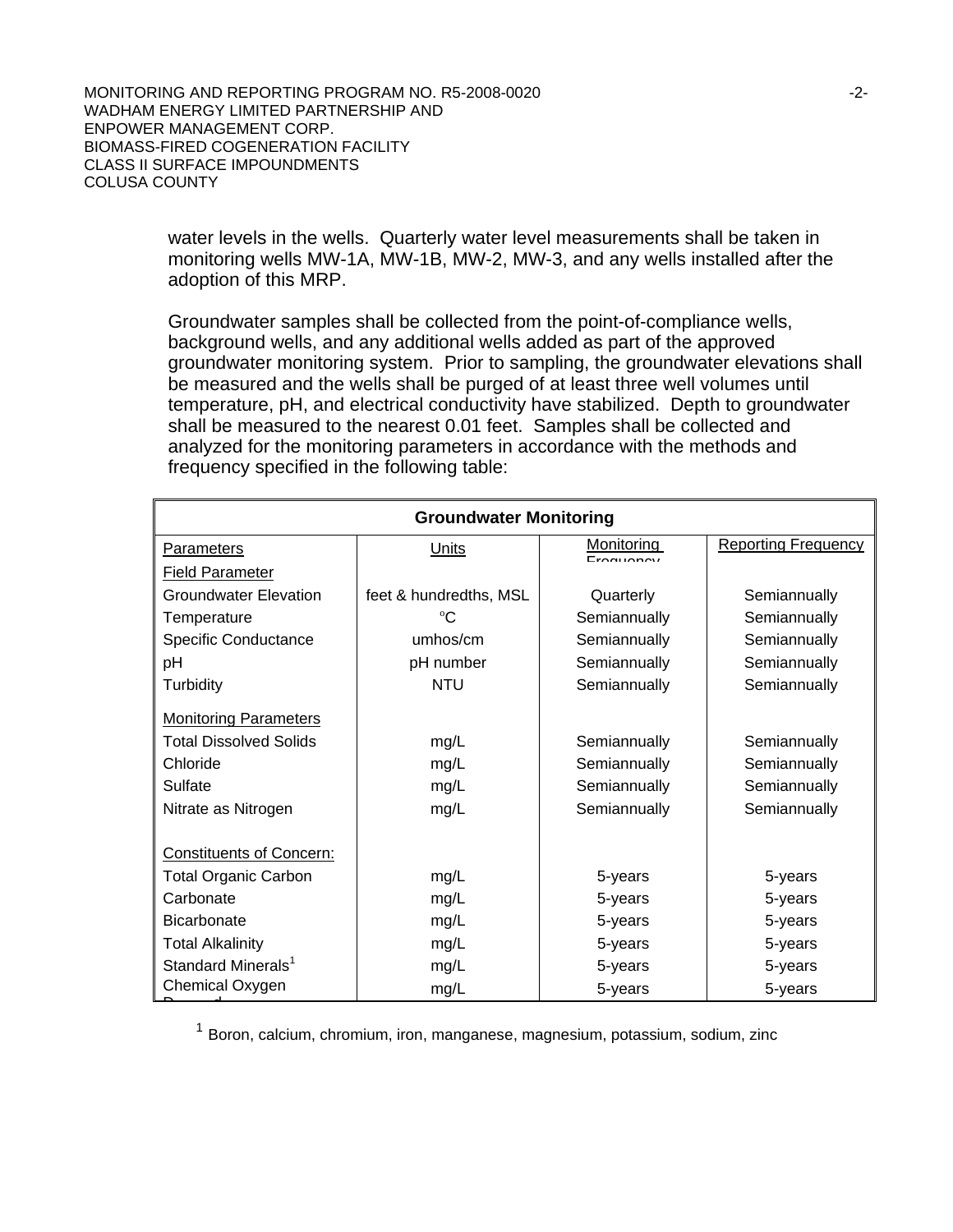### **2. Surface Water Monitoring**

Surface water flows from on and around the surface impoundment shall be sampled at the point(s) where they leave the facility boundary, during the first storm of the rainy season of each year which produces significant flow. Samples shall be collected from all stations and analyzed at the frequency and for the monitoring parameters specified the table below.

Surface water monitoring shall be submitted with the corresponding semi-annual groundwater monitoring and shall include evaluation of potential impacts of the facility on surface water quality and compliance with the Water Quality Protection Standard.

| <b>Surface Water Monitoring</b>                                                                                                                                                             |                                                    |                                                                                        |                                                                              |
|---------------------------------------------------------------------------------------------------------------------------------------------------------------------------------------------|----------------------------------------------------|----------------------------------------------------------------------------------------|------------------------------------------------------------------------------|
| Parameters                                                                                                                                                                                  | <b>Units</b>                                       | <b>Monitoring Frequency</b>                                                            | <b>Reporting Frequency</b>                                                   |
| <b>Field Parameter</b><br>Temperature<br><b>Specific Conductance</b><br>рH<br>Turbidity                                                                                                     | $^{\circ}C$<br>umhos/cm<br>pH number<br><b>NTU</b> | Semiannually<br>Semiannually<br>Semiannually<br>Semiannually                           | Semiannually<br>Semiannually<br>Semiannually<br>Semiannually                 |
| <b>Monitoring Parameters</b><br><b>Total Suspended Solids</b><br><b>Total Dissolved Solids</b><br>Chloride<br>Sulfate<br>Nitrate as Nitrogen                                                | mg/L<br>mg/L<br>mg/L<br>mg/L<br>mg/L               | Twice per year<br>Twice per year<br>Twice per year<br>Twice per year<br>Twice per year | Semiannually<br>Semiannually<br>Semiannually<br>Semiannually<br>Semiannually |
| <b>Constituents of Concern:</b><br><b>Total Organic Carbon</b><br>Carbonate<br><b>Bicarbonate</b><br><b>Total Alkalinity</b><br>Chemical Oxygen<br>Demand<br>Standard Minerals <sup>1</sup> | mg/L<br>mg/L<br>mg/L<br>mg/L<br>mg/L<br>mg/L       | 5-years<br>5-years<br>5-years<br>5-years<br>5-years<br>5-years                         | 5-years<br>5-years<br>5-years<br>5-years<br>5-years<br>5-years               |

<sup>1</sup> Boron, calcium, chromium, iron, manganese, magnesium, potassium, sodium, zinc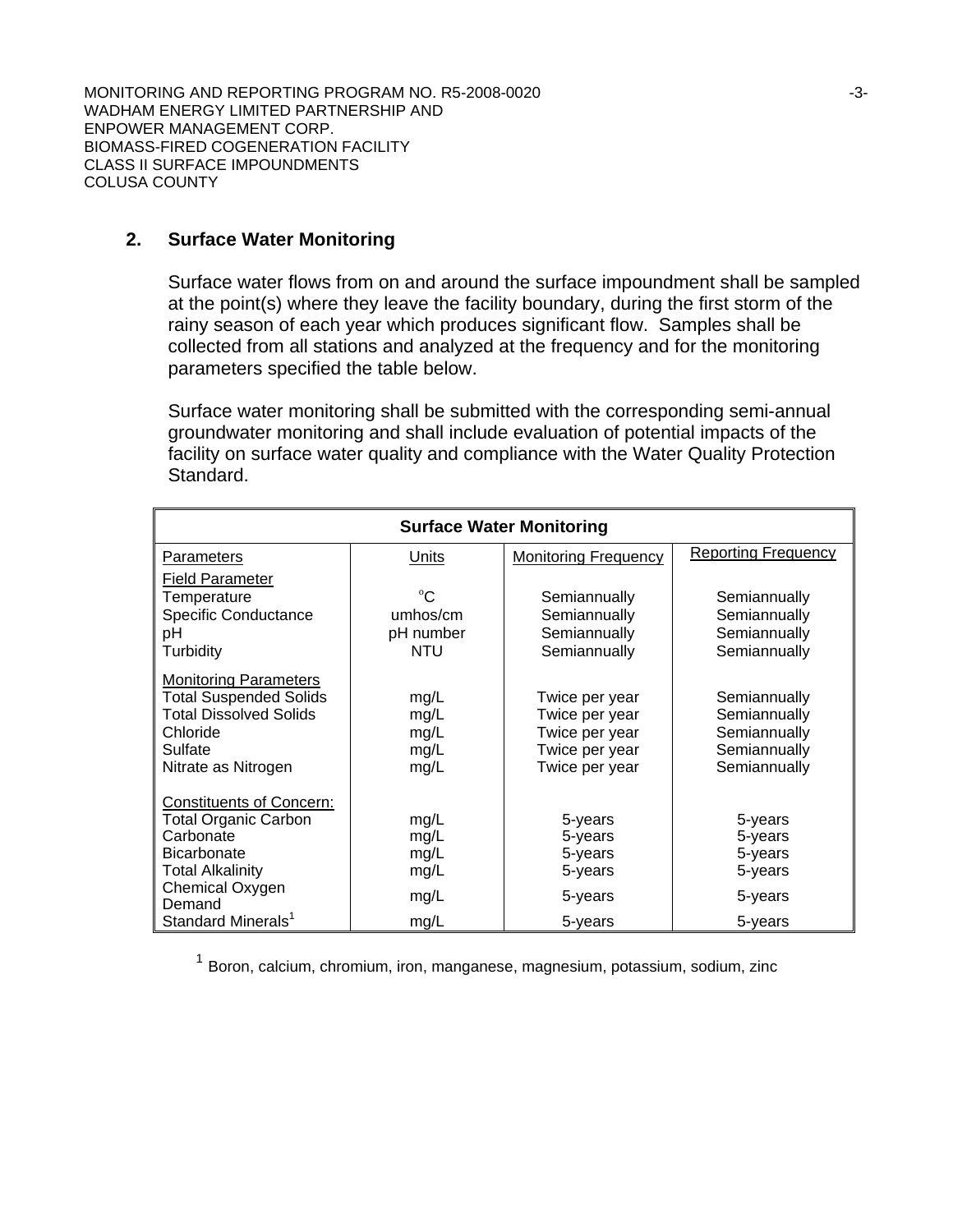### **3. Surface Impoundment Monitoring**

Samples shall be collected from the surface impoundment in accordance with the table below:

| <b>Surface Impoundment Monitoring</b>                                                                                                                                                    |                                              |                                                                |                                                                |
|------------------------------------------------------------------------------------------------------------------------------------------------------------------------------------------|----------------------------------------------|----------------------------------------------------------------|----------------------------------------------------------------|
| <b>Parameters</b>                                                                                                                                                                        | Units                                        | <b>Monitoring Frequency</b>                                    | <b>Reporting Frequency</b>                                     |
| <b>Field Parameter</b><br><b>Flow</b><br>Freeboard<br><b>Remaining Capacity</b>                                                                                                          | gallons<br>feet and tenths<br>acre-feet      | Monthly<br>Weekly<br>Monthly                                   | Semiannually<br>Semiannually<br>Semiannually                   |
| <b>Monitoring Parameters</b><br><b>Total Dissolved Solids</b><br>Chloride<br>Sulfate<br>Nitrate as Nitrogen                                                                              | mg/L<br>mg/L<br>mg/L<br>mg/L                 | Semiannually<br>Semiannually<br>Semiannually<br>Semiannually   | Semiannually<br>Semiannually<br>Semiannually<br>Semiannually   |
| <b>Constituents of Concern:</b><br><b>Total Organic Carbon</b><br>Carbonate<br><b>Bicarbonate</b><br><b>Total Alkalinity</b><br>Standard Minerals <sup>1</sup><br>Chemical Oxygen Demand | mg/L<br>mg/L<br>mg/L<br>mg/L<br>mg/L<br>mg/L | 5-years<br>5-years<br>5-years<br>5-years<br>5-years<br>5-years | 5-years<br>5-years<br>5-years<br>5-years<br>5-years<br>5-years |

<sup>1</sup> Boron, calcium, chromium, iron, manganese, magnesium, potassium, sodium, zinc

## **4. LCRS/Leachate Monitoring and Annual LCRS Test**

The leachate collection and removal systems (LCRS) sump shall be inspected weekly for leachate generation. Upon detection of leachate in a previously dry LCRS, the Dischargers shall immediately sample the leachate and shall continue to sample and report the leachate at the frequencies listed in the table below. Leachate monitoring will be incorporated into all future expansions.

All LCRS shall be tested annually to demonstrate operation in conformance with waste discharge requirements. The results of these tests shall be reported to the Regional Water Board and shall include comparison with earlier test made under comparable conditions.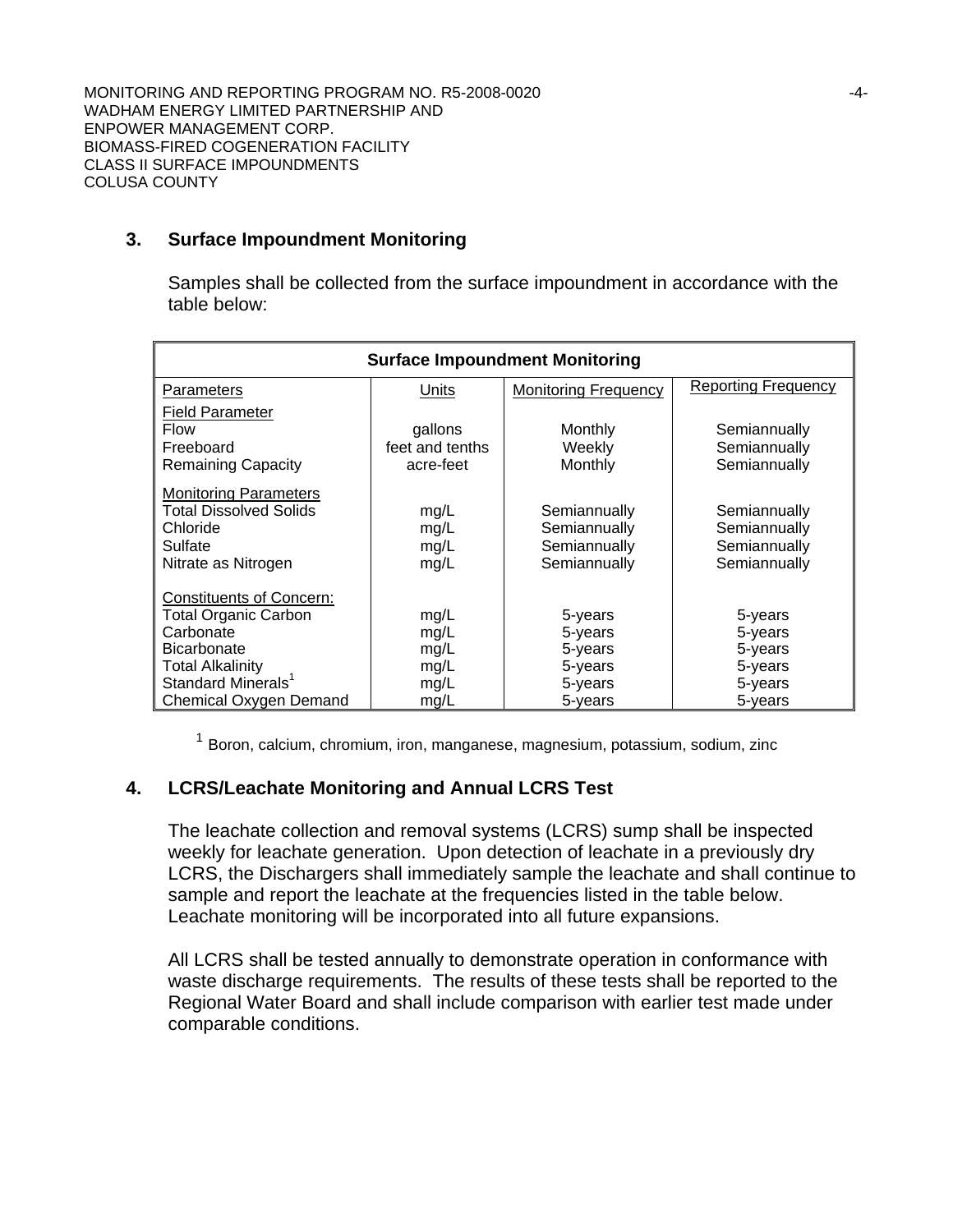MONITORING AND REPORTING PROGRAM NO. R5-2008-0020 **FOUR SEXELVE ASSAULT ASSAULT** FOUR SEXECUTES WADHAM ENERGY LIMITED PARTNERSHIP AND ENPOWER MANAGEMENT CORP. BIOMASS-FIRED COGENERATION FACILITY CLASS II SURFACE IMPOUNDMENTS COLUSA COUNTY

| <b>LCRS/Leachate Monitoring</b>                                                                                                 |                                                     |                                                              |                                                              |
|---------------------------------------------------------------------------------------------------------------------------------|-----------------------------------------------------|--------------------------------------------------------------|--------------------------------------------------------------|
| Parameters                                                                                                                      | Units                                               | <b>Monitoring Frequency</b>                                  | <b>Reporting Frequency</b>                                   |
| <b>Field Parameter</b><br><b>Total Flow</b><br><b>Flow Rate</b><br><b>Specific Conductance</b><br>рH                            | gallons<br>gallons per day<br>umhos/cm<br>pH number | Monthly<br>Monthly<br>Monthly<br>Monthly                     | Semiannually<br>Semiannually<br>Semiannually<br>Semiannually |
| <b>Monitoring Parameters</b><br><b>Total Dissolved Solids</b><br>Chloride<br>Sulfate<br>Nitrate as Nitrogen                     | mg/L<br>mg/L<br>mg/L<br>mg/L                        | Semiannually<br>Semiannually<br>Semiannually<br>Semiannually | Semiannually<br>Semiannually<br>Semiannually<br>Semiannually |
| Constituents of<br>Concern:<br><b>Total Organic Carbon</b><br>Carbonate<br><b>Bicarbonate</b><br>Standard Minerals <sup>1</sup> | mg/L<br>mg/L<br>mg/L<br>mg/L                        | Annually<br>Annually<br>Annually<br>5-years                  | Annually<br>Annually<br>Annually<br>5-years                  |

<sup>1</sup> Boron, calcium, chromium, iron, manganese, magnesium, potassium, sodium, zinc

### **5. Unsaturated Zone Monitoring**

The Discharger shall operate and maintain an unsaturated zone detection monitoring system that complies with the applicable provisions of §20415 of Title 27. Unsaturated zone samples shall be collected from the sump of the surface impoundment underdrain system. The collected samples shall be analyzed for the listed constituents in accordance with the methods and frequency specified in the following table.

| <b>Unsaturated Zone Monitoring</b> |           |                             |                            |
|------------------------------------|-----------|-----------------------------|----------------------------|
| Parameters                         | Units     | <b>Monitoring Frequency</b> | <b>Reporting Frequency</b> |
| <b>Field Parameter</b>             |           |                             |                            |
| <b>Specific Conductance</b>        | umhos/cm  | Semiannually                | Semiannually               |
| pH                                 | pH number | Semiannually                | Semiannually               |
| <b>Monitoring Parameters</b>       |           |                             |                            |
| <b>Total Dissolved Solids</b>      | mg/L      | Semiannually                | Semiannually               |
| Chloride                           | mg/L      | Semiannually                | Semiannually               |
| Sulfate                            | mg/L      | Semiannually                | Semiannually               |
| Nitrate as Nitrogen                | mg/L      | Semiannually                | Semiannually               |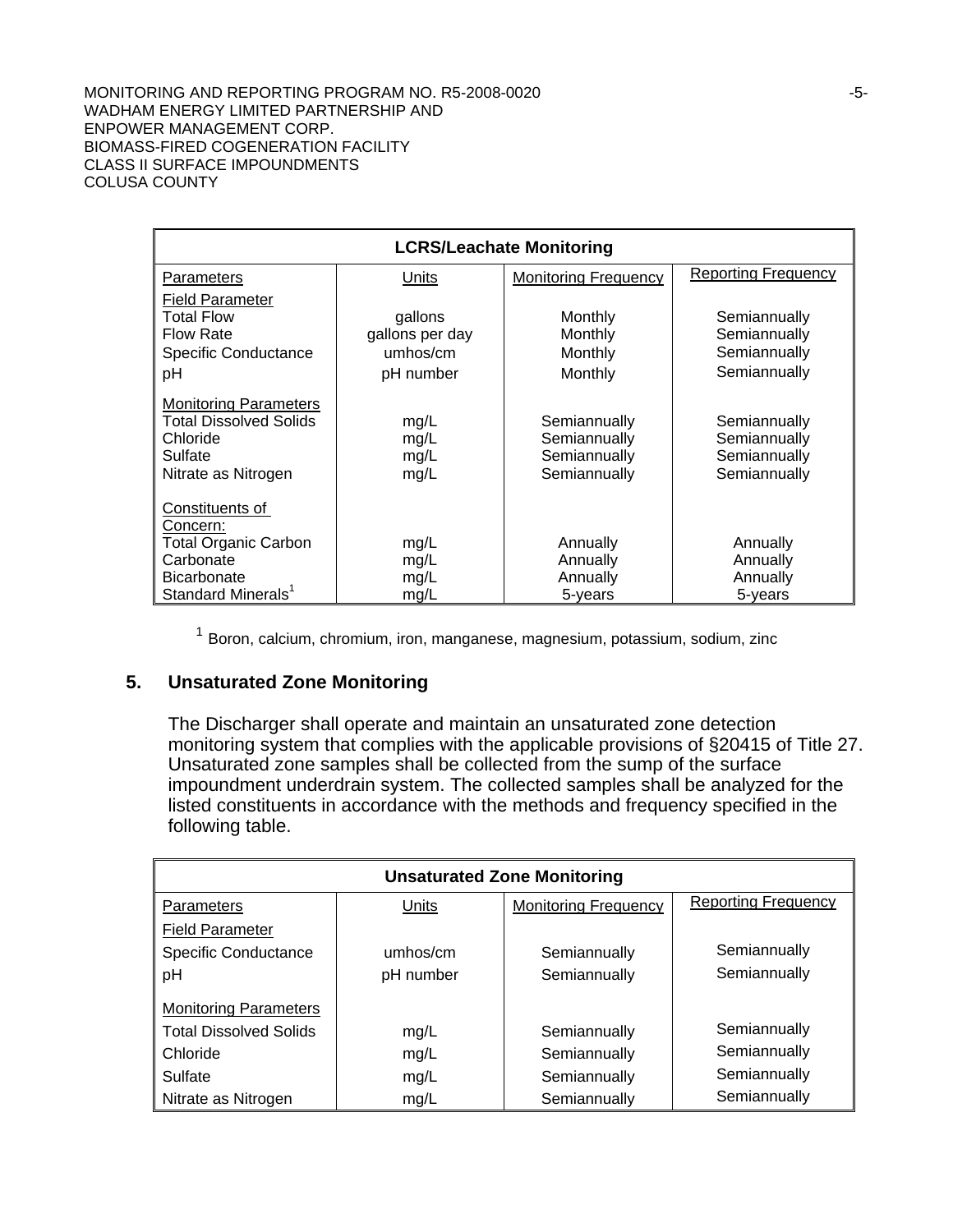### **6. Water Supply Monitoring**

A sample of the process water supply for the facility shall be collected annually and analyzed for total dissolved solids, chloride, sulfate, nitrate as nitrogen, and standard minerals (see list from tables above).

# **7. Solids Monitoring**

The amount of each process waste or by-product removed from the facility per month shall be reported and the receiver and ultimate disposition shall be identified (e.g., landfilled, materials recovery, land applied for soil amendment, sold as a commercial product, etc.).

#### **8. Facility Monitoring**

#### **a. Facility Inspection**

Annually, prior to the anticipated rainy season, but no later than **30 September**, the Discharger shall conduct an inspection of the facility. The inspection shall assess any damage to the drainage control system, the groundwater monitoring equipment (including wells, *etc*.), the surface impoundment liner system, and shall include the Standard Observations contained in Section XII.S of the Standard Provisions and Reporting Requirements. The inspection shall also verify that the Class II surface impoundment has sufficient capacity for the 100 year wet season. Any necessary construction, maintenance, or repairs shall be completed by **31 October**. By **15 November** of each year, the Discharger shall submit an annual report describing the results of the inspection and the repair measures implemented, including photographs of the problem and the repairs.

#### **b. Storm Events**

The Discharger shall inspect all precipitation, diversion, and drainage facilities for damage **within 7 days** following major storm events. Necessary repairs shall be completed **within 30 days** of the inspection. The Discharger shall report any damage and subsequent repairs within 45 days of completion of the repairs, including photographs of the problem and the repairs.

#### **B. REPORTING**

The Discharger shall report all required monitoring data and information, and results of all required facility inspections **semiannually** as required in this Monitoring and Reporting Program and as required in the Standard Provisions and Reporting Requirements.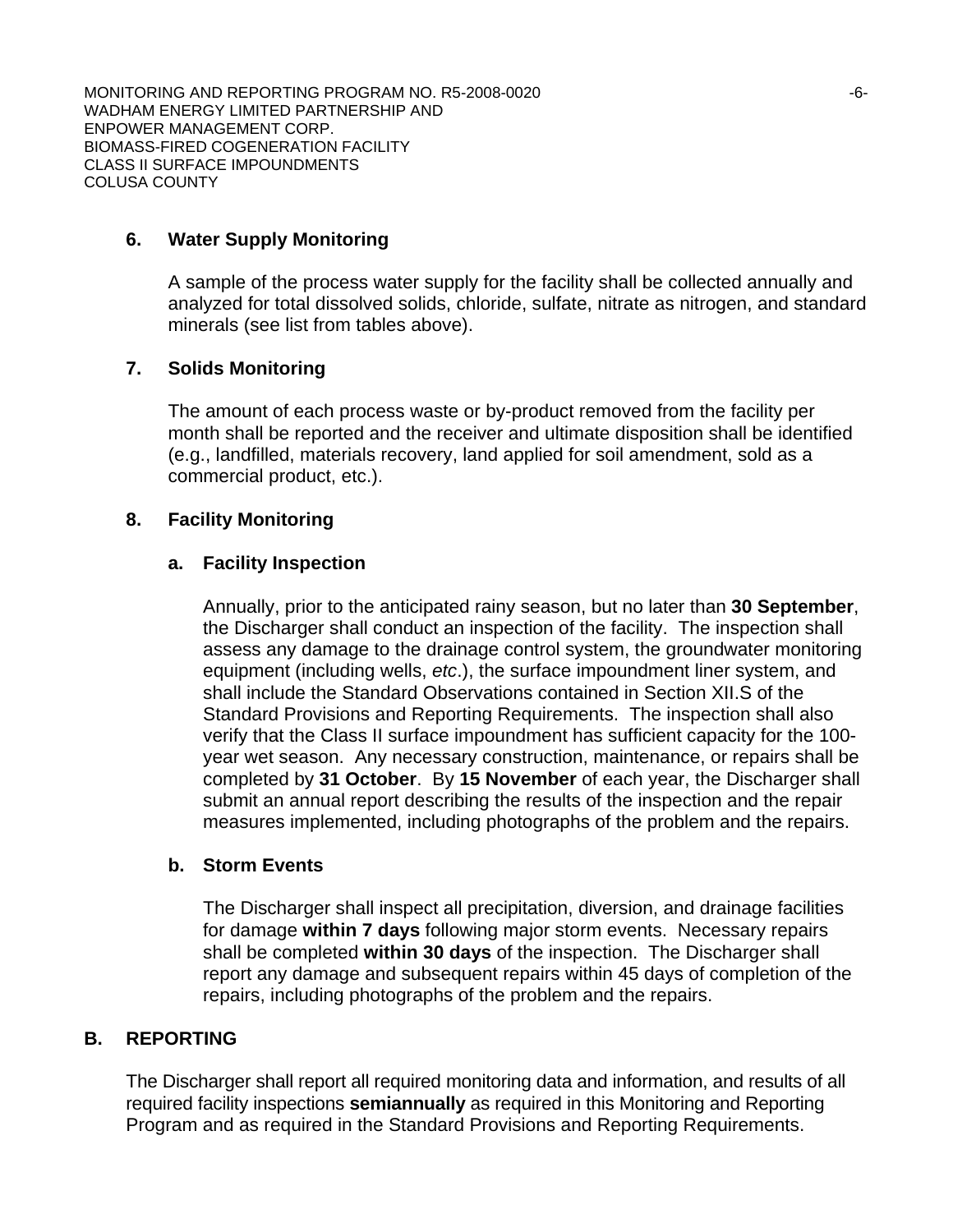MONITORING AND REPORTING PROGRAM NO. R5-2008-0020 **FOLLOWING THE REPORTING PROGRAM NO. R5-2008-0020** WADHAM ENERGY LIMITED PARTNERSHIP AND ENPOWER MANAGEMENT CORP. BIOMASS-FIRED COGENERATION FACILITY CLASS II SURFACE IMPOUNDMENTS COLUSA COUNTY

Semiannual reports shall be submitted by the first day of the second month following the end of the previous half-year (i.e., the First Half 2008 report is due by 1 August 2008 and the Second Half 2008 report is due 1 February 2009). Reports which do not comply with the required format will be **REJECTED** and the Discharger shall be deemed to be in noncompliance with the WDRs. In reporting the monitoring data required by this program, the Discharger shall arrange the data in tabular form so that the date, the constituents, the concentrations, and the units are readily discernible. The data shall be summarized in such a manner so as to illustrate clearly the compliance with waste discharge requirements or the lack thereof. Historical and current monitoring data shall be graphed at least once annually. Graphs for the same constituent shall be plotted at the same scale to facilitate visual comparison of monitoring data. A short discussion of the monitoring results, including notations of any water quality violations shall precede the tabular summaries. Data shall also be submitted in an acceptable digital format.

Method detection limits and practical quantitation limits shall be reported. All peaks shall be reported, including those which cannot be quantified and/or specifically identified. Field and laboratory tests shall be reported in the semiannual monitoring reports. The results of any monitoring done more frequently than required at the locations specified herein shall be reported to the Regional Water Board.

As required by the California Business and Professions Code Sections 6735, 7835, and 7835.1, all Groundwater Monitoring Reports shall be prepared under the direct supervision of a Registered Engineer or Professional Geologist and signed/stamped by the registered professional.

REQUIRED MONITORING REPORTS AND SUBMITTAL DATES:

## **1. Semiannual Monitoring Reports**

 Semiannual monitoring reports shall include all water quality data and observations collected during the reporting period and submitted as follows. Semiannual reports shall be submitted by the first day of the second month following the end of the previous half-year (i.e., the First Half 2009 report is due by 1 August 2009). At a minimum, the sampling and data collection required in the tables of this Monitoring and Reporting Program, Standard Provisions and Reporting Requirements (2003), and Waste Discharge Requirements shall be reported. The second semiannual and the Annual Monitoring Summary Report (see below) shall be submitted as one report.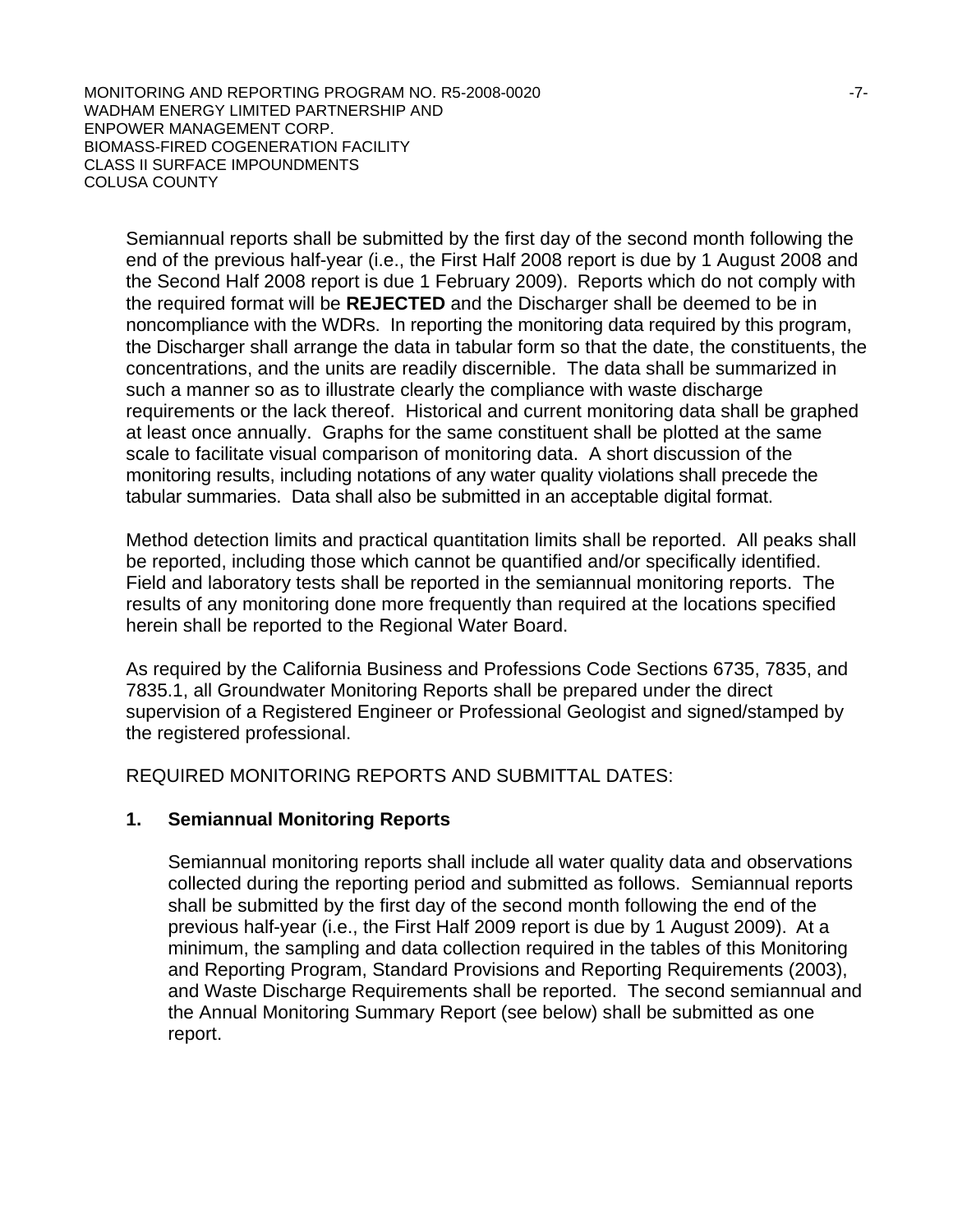### **2. Annual Monitoring Summary Report**

 The Discharger shall submit an Annual Monitoring Summary Report covering the previous monitoring year. The report is due by 1 February of each year. The annual report shall contain the information specified in Standard Provisions and Reporting Requirements (2003), Section VIII.B of the "*Reports to be Filed with the Board*", including, but not limited to the requirement to plot the concentration of select constituents graphically for at least the past five years. The Annual Report shall also include the results of the annual LCRS testing required by Section A.4 of this MRP.

### **3. Constituents of Concern (COC) 5-Year Report**

 The Dischargers shall submit reports of the results of groundwater monitoring for the Constituents of Concern every five years, or more frequently if required. The groundwater monitoring for COC Report shall alternate between the fall and spring seasons. The COC Report may be combined with a Detection Monitoring Report or an Annual Summary Report having a Reporting Period that ends at the same time. The next COC Report is due on 1 February 2009 for samples collected during the second half of 2008.

#### **4. Response to a Release**

If the Discharger determines that there is either significant statistical evidence of a release (*i.e*. the initial statistical comparison or non-statistical comparison indicates, for any Constituent of Concern or Monitoring Parameter, that a release is tentatively identified) or physical evidence of a release, the Discharger shall immediately notify the Regional Water Board verbally as to the Monitoring Point(s) and constituent(s) or parameter(s) involved, shall provide written notification by certified mail within seven days of such determination and implement the "Response to Release" section of the Standard Provisions and Reporting Requirements (2003).

#### **5. Facility Monitoring Report**

By **15 November** of each year, the Discharger shall submit an annual report describing the results of the inspection and the repair measures implemented, including photographs of the problem and the repairs, as required in Section A.8.a of this MRP, above.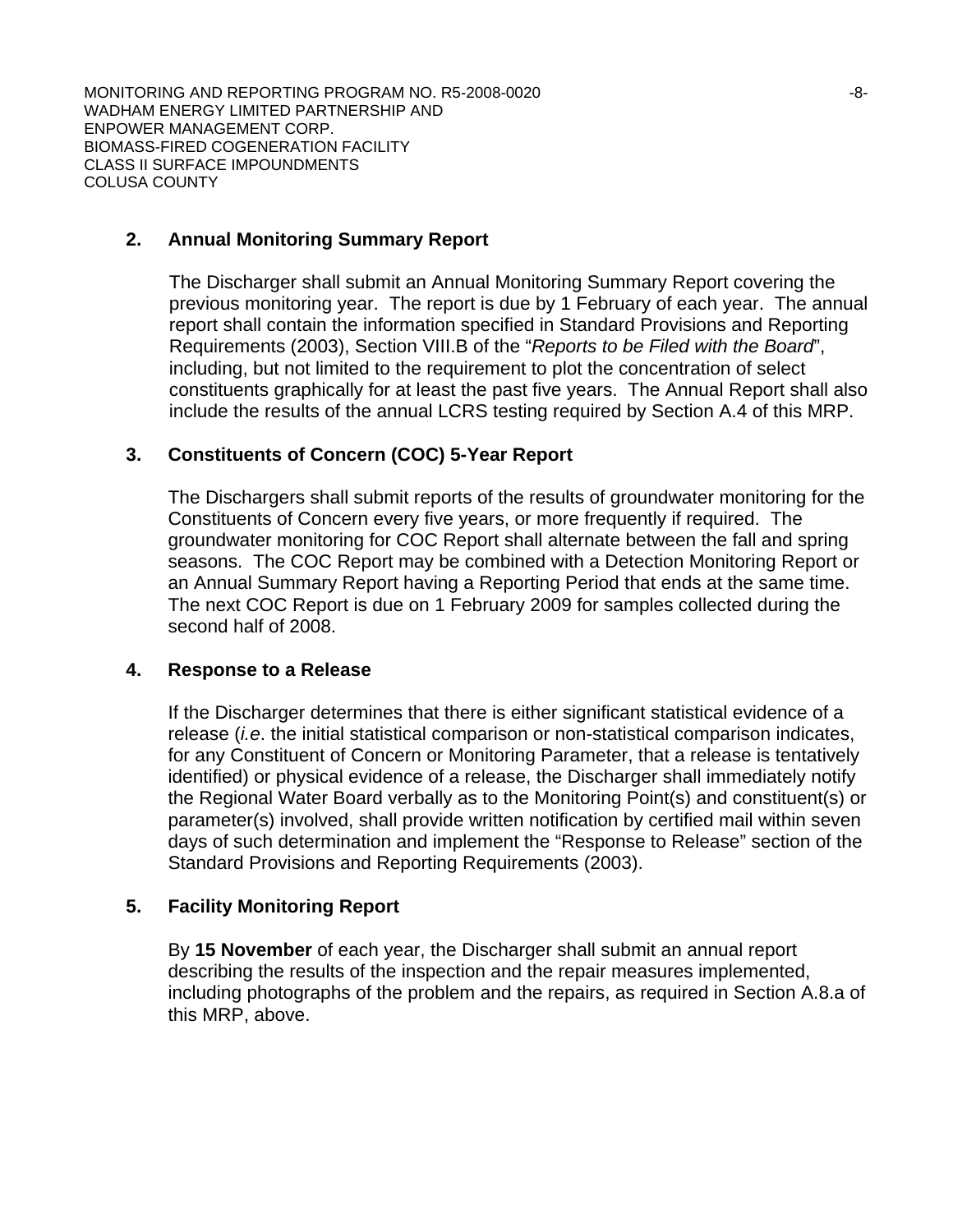# **C. WATER QUALITY PROTECTION STANDARD AND COMPLIANCE PERIOD**

#### **1. Water Quality Protection Standard**

For each waste management unit (Unit), the Water Quality Protection Standard shall consist of all constituents of concern, the concentration limit for each constituent of concern, the point of compliance, and all water quality monitoring points. The Water Quality Protection Standard for naturally occurring waste constituents consists of the constituents of concern, the concentration limits, and the point of compliance and all monitoring points. Any modifications to the Water Quality Protection Standard shall be submitted for review and approval.

The Water Quality Protection Standard shall:

- a. Identify **all distinct bodies of surface and groundwater** that could be affected in the event of a release from a Unit or portion of a Unit. This list shall include at least the uppermost aquifer and any permanent or ephemeral zones of perched groundwater underlying the facility.
- b. Include a map showing the monitoring points and background monitoring points for the groundwater monitoring program. The map shall include the point of compliance in accordance with §20405 of Title 27.
- c. Evaluate the perennial direction(s) of groundwater movement within the uppermost groundwater zone(s).

If subsequent sampling of the background monitoring point(s) indicates significant water quality changes due to either seasonal fluctuations or other reasons unrelated to waste management activities at the site, the Discharger may request modification of the Water Quality Protection Standard.

#### **2. Constituents of Concern**

The constituents of concern include all the waste constituents, their reaction products, and hazardous constituents that are reasonably expected to be in or derived from waste contained in the Unit. The constituents of concern for all Units at the facility are those listed in the tables for each monitored medium.

#### **3. Monitoring Parameters**

Monitoring parameters are constituents of concern that are the waste constituents, reaction products, hazardous constituents, and physical parameters that provide a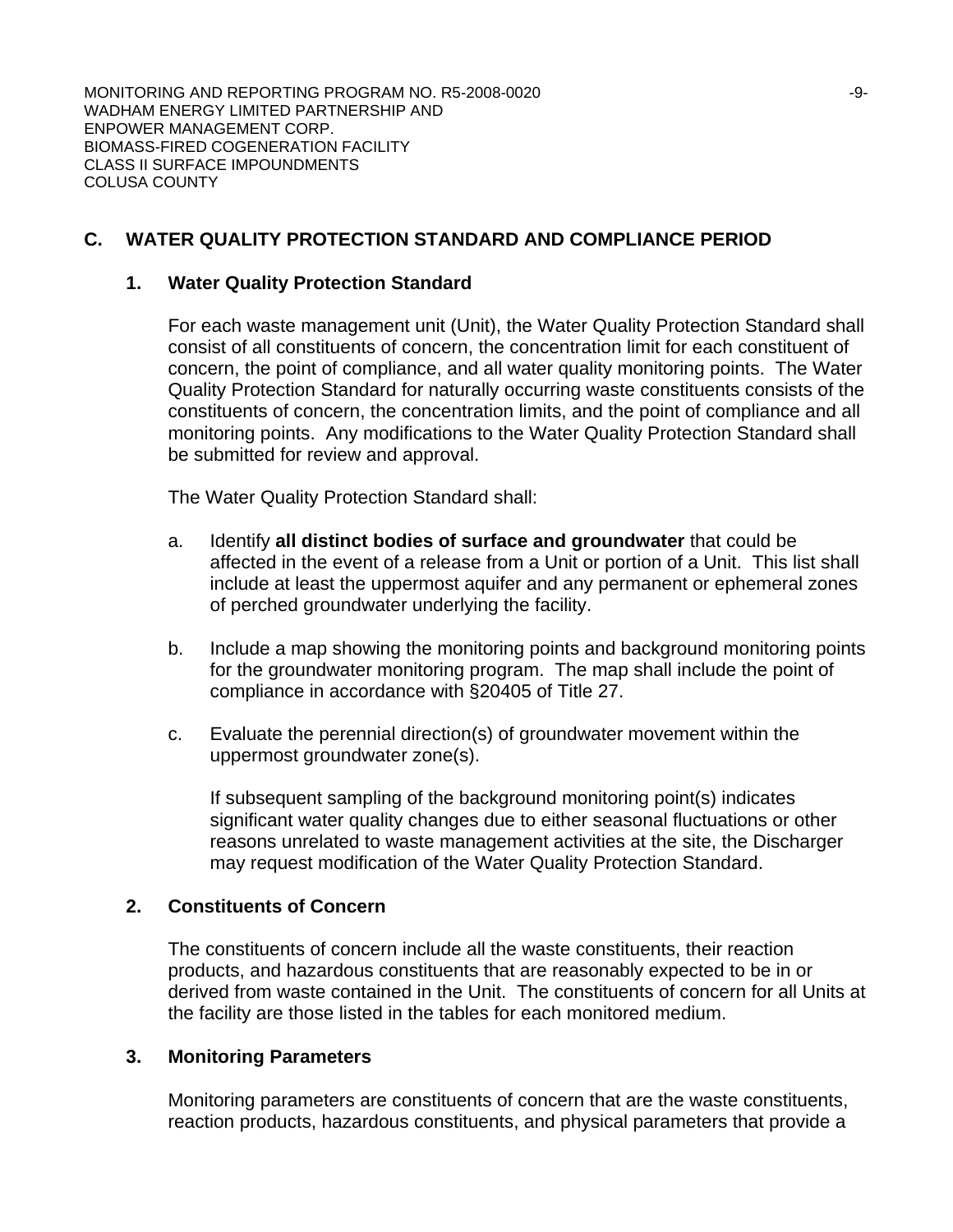> reliable indication of a release from a Unit. The monitoring parameters for all Units are those listed in the tables for each monitored medium.

### **4. Monitoring Points**

Monitoring Points for groundwater and surface water detection monitoring shall be as follows, and as shown on Attachment B:

| Groundwater: | Background: MW-1A and MW-1B<br>Detection: MW-2 and MW-3 |
|--------------|---------------------------------------------------------|
|              | Surface Water: Background: SW-1<br>Detection: SW-2      |

### **5. Concentration Limits**

For a naturally occurring constituent of concern, the concentration limit for each constituent of concern shall be determined as follows:

- a. By calculation in accordance with a statistical method pursuant to §20415(e)(8) of Title 27; or
- b. By an acceptable alternate statistical method in accordance with §20415(e)(8)(E) of Title 27.

Concentration Limits shall be based a set of background monitoring data adequate for the statistical analysis to be used.

## **6. Point of Compliance**

The point of compliance for the Concentration Limits at each Unit is a vertical surface located at the hydraulically downgradient limit of the Unit that extends through the uppermost aquifer underlying the Unit.

## **7. Compliance Period**

The Compliance period is the number of years equal to the active life of the surface impoundments plus the closure period. Each time the Water Quality Protection Standard is exceeded (i.e., a release is discovered), the surface impoundments begins a Compliance Period on the date the Regional Water Board directs the Dischargers to begin an Evaluation Monitoring Program. If the Discharger's Corrective Action Program (CAP) has not achieved compliance with the Standard by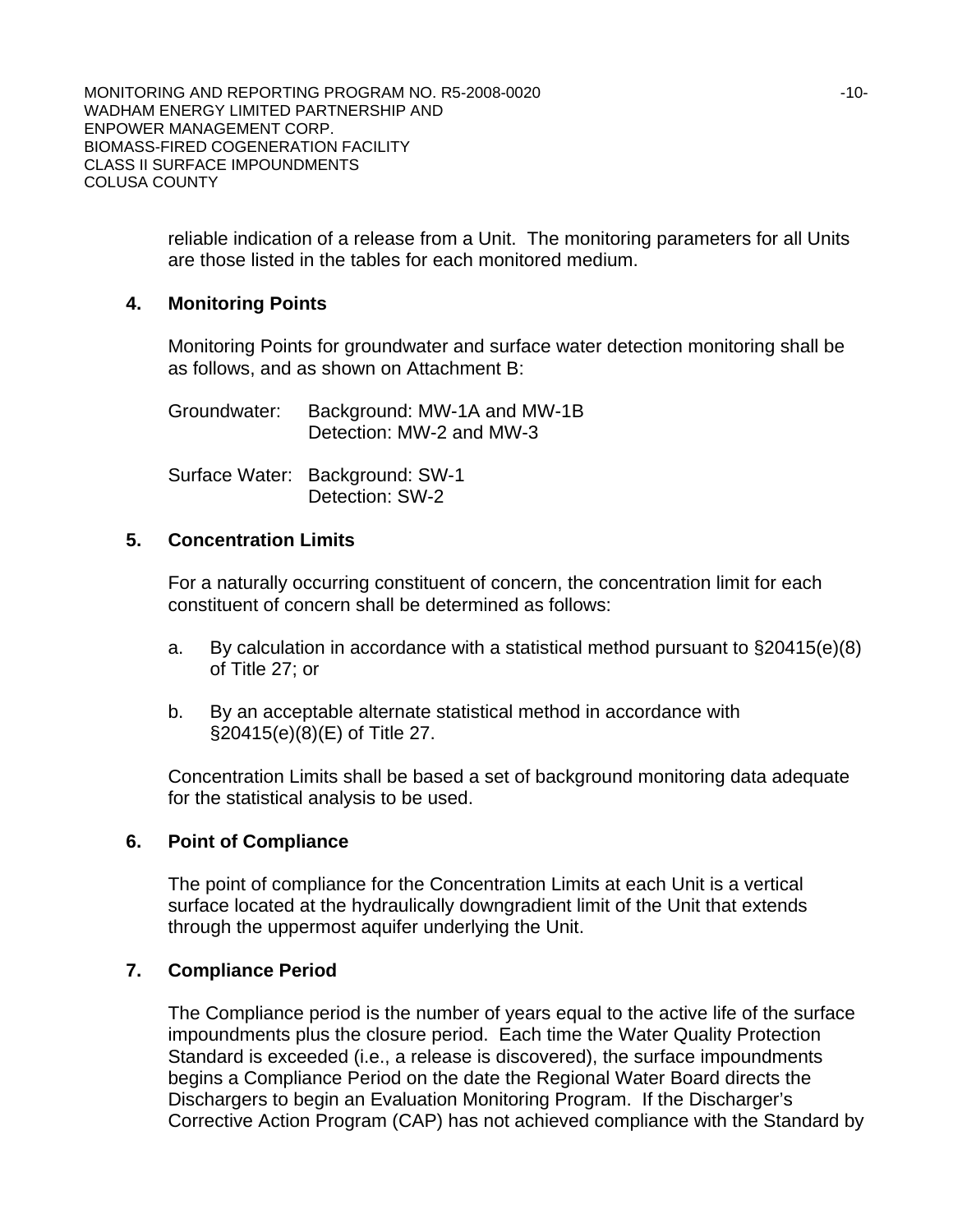> the scheduled end of the Compliance Period, the Compliance Period is automatically extended until the surface impoundments has been in continuous compliance for at least three consecutive years.

A letter transmitting the self-monitoring reports shall accompany each report. Such a letter shall include a discussion of requirement violations found during the reporting period, and actions taken or planned for correcting noted violations, such as operation or facility modifications. If the discharger has previously submitted a report describing corrective actions and/or a time schedule for implementing the corrective actions, reference to the previous correspondence will be satisfactory. The transmittal letter shall contain a statement by the discharger, or the discharger's authorized agent, under penalty of perjury, that to the best of the signer's knowledge the report is true, accurate, and complete.

The Dischargers shall implement the above monitoring program on the effective date of this Order.

Ordered by:

PAMELA C. CREEDON, Executive Officer

25 January 2008

(Date)

WLB: 1/25/2008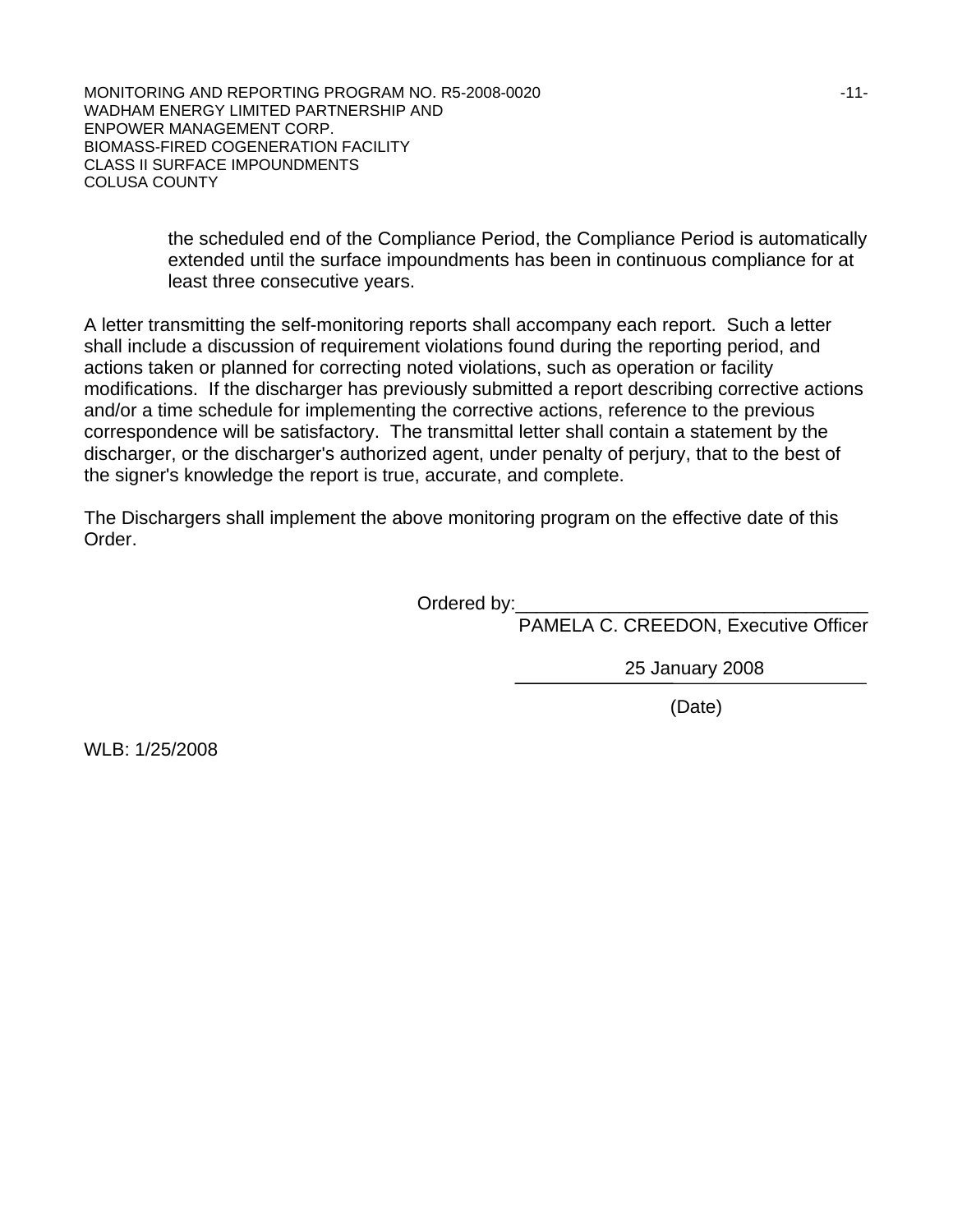# **INFORMATION SHEET**

ORDER NO. R5-2008-0020 WADHAM ENERGY LIMITED PARTNERSHIP AND ENPOWER MANAGEMENT CORP. BIOMASS-FIRED COGENERATION FACILITY CLASS II SURFACE IMPOUNDMENTS COLUSA COUNTY

Wadham Energy Limited Partnership owns and Enpower Management Corp. operates a biomass-fired electrical power plant. The plant is fueled by rice hulls, rice straw, and other agricultural biomass and produces approximately 28 megawatts of electricity. The facility is in Colusa County, approximately five miles southwest of Williams. The land on which the facility is located is owned by Wadham Energy Limited Partnership, a California limited partnership.

Concentrated cooling water from the power plant is produced at a maximum rate of 1.8 gpm and discharged to two, one-half acre, double-lined Class II surface impoundments. The wastewater is very high in salinity, especially after evapoconcentrating in the surface impoundments, and is a designated waste as defined in the California Water Code. Wastewater treatment residue from the concentrator also exceeds designated level guidelines for trace metals and total dissolved solids. The residue is disposed in an appropriate class landfill. Sanitary wastewater is disposed at an on-site septic system approved by Colusa County.

The disposal ponds are designed and constructed to Class II surface impoundment standards, and operated, maintained, and monitored in accordance with the requirements of Title 27, Division 2, Subdivision 1, California Code of Regulations. Requirements include a double-liner system, a blanket type leachate collection and removal system (LCRS), an underdrain system, groundwater monitoring, and monitoring of discharges and contents of the pond. The liner system consists of a 45-mil synthetic primary liner, a one-foot thick granular LCRS, a two-foot thick clay liner, and an underdrain system to ensure a minimum five foot separation between wastewater and the shallow groundwater. The underdrain system is also used for unsaturated zone monitoring. Two additional ponds are located adjacent to the surface impoundments. One pond contains well water which would be used in case of fire, and is lined to prevent loss of the water to the subsurface. The second pond is also lined and used for temporary storage of boiler blow-down water in case of plant shutdown. Neither of these two ponds are regulated under Title 27 or these waste discharge requirements.

Land surrounding the facility is primarily agricultural. Groundwater has been encountered onsite from three to seven feet below ground surface. Surface drainage from the facility is to an unnamed agricultural drain which flows to Cortina Creek, which is tributary to the Colusa Trough and the Sacramento River. Average rainfall is estimated at 15 inches per year, evaporation is estimated at 61 inches per year, and the 1,000-year, 24-hour storm event is estimated at 4.95 inches.

WLB: 1/25/2008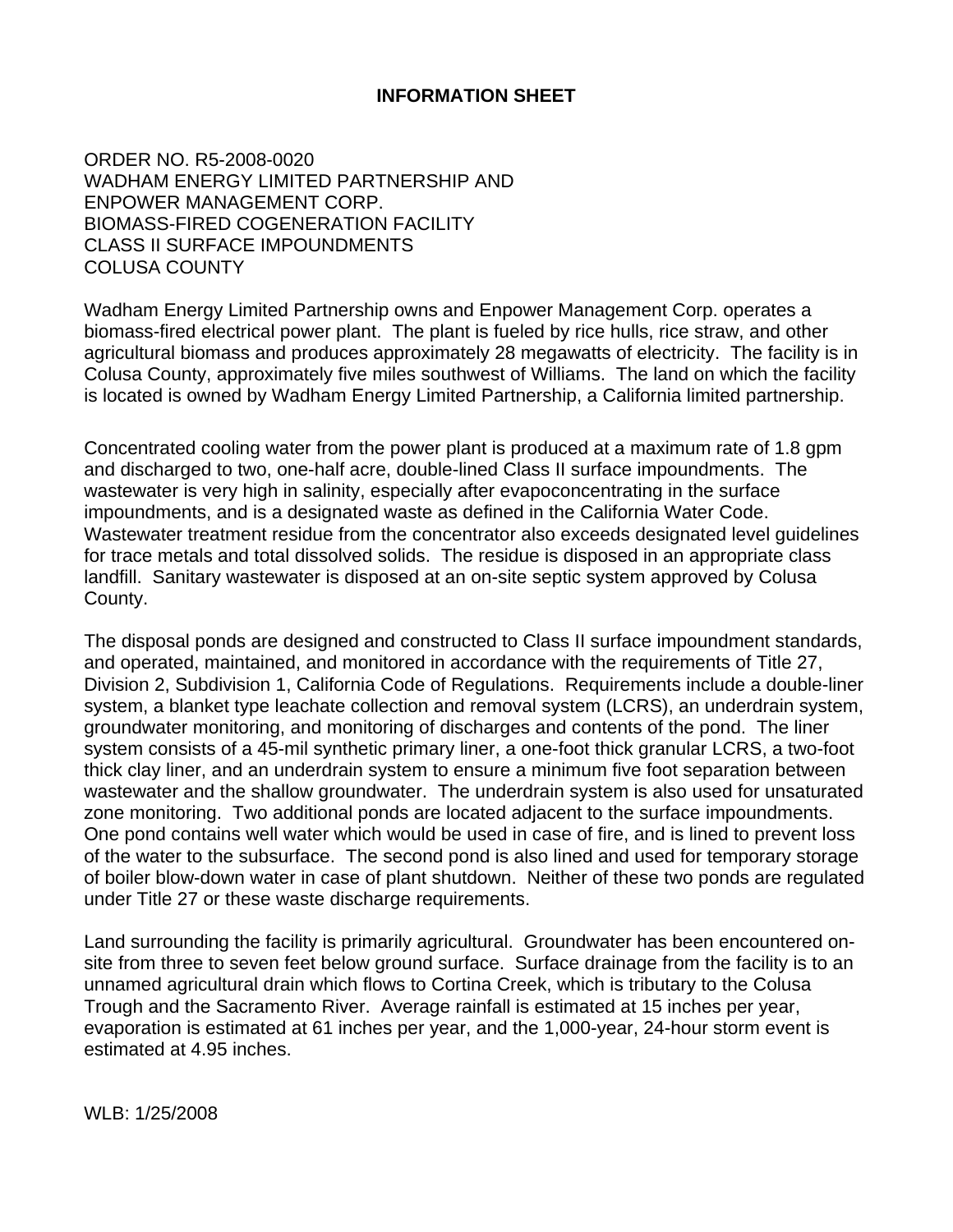